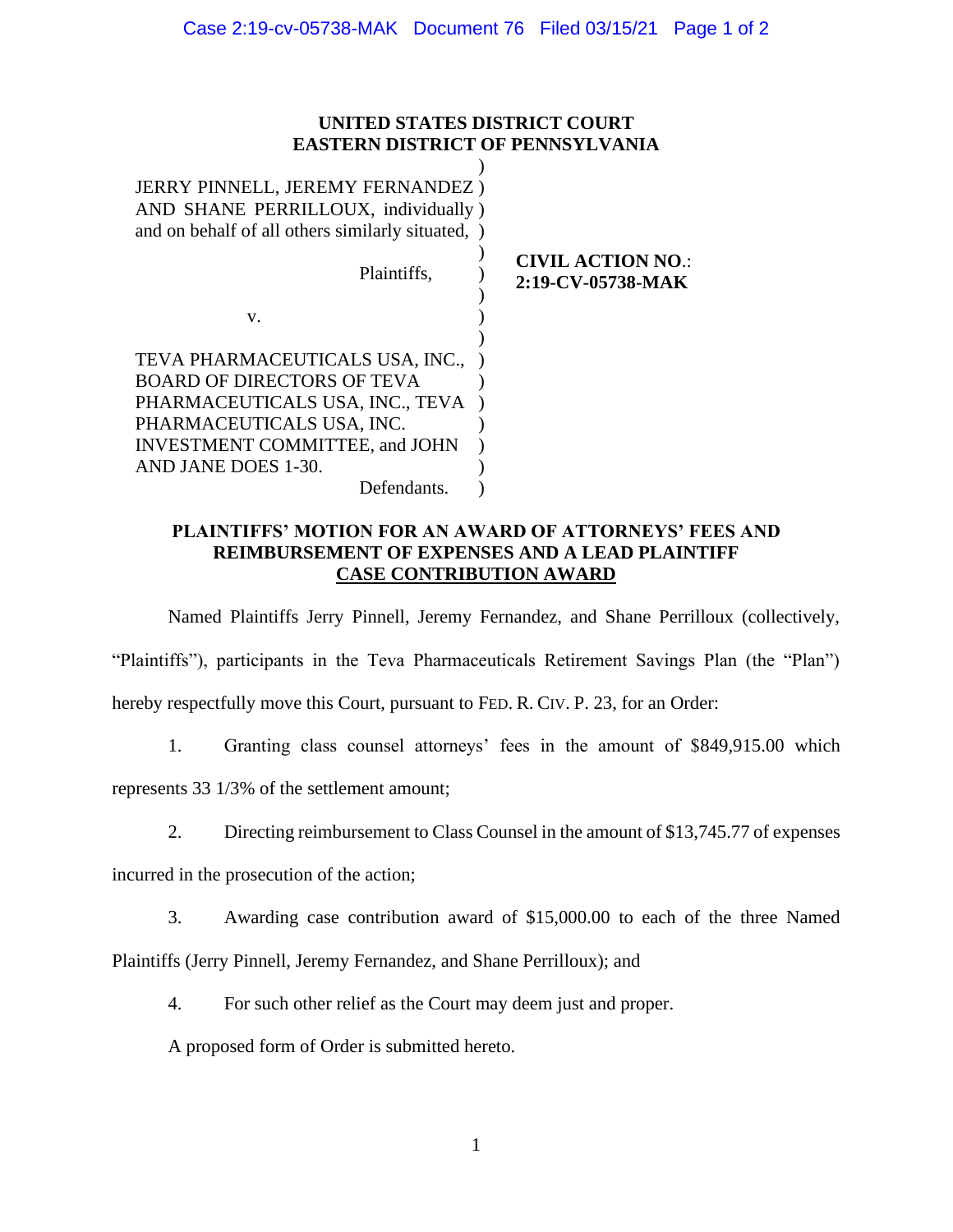## Case 2:19-cv-05738-MAK Document 76 Filed 03/15/21 Page 2 of 2

The grounds for this Motion are set forth in the following documents filed contemporaneously herewith:

A. Memorandum of Law in Support of Plaintiffs' Motion For Award of Attorneys' Fees and Expenses, and Case Contribution Awards;

B. Declaration of Mark K. Gyandoh in Support of Plaintiffs' Motion for Final Approval of Settlement and In Support of Motion for An Award of Attorneys' Fees, Reimbursement of Expenses and Case Contribution Awards for the Class Representatives;

C. Declaration of Named Plaintiff Jerry Pinnell In Support of Motion for Award of Attorneys' Fees, Reimbursement of Expenses, and Case Contribution Awards to the Named Plaintiffs; and

D. Declaration of Named Plaintiff Jeremy Fernandez In Support of Motion for Award of Attorneys' Fees, Reimbursement of Expenses, and Case Contribution Awards to the Named Plaintiffs.

E. Declaration of Named Plaintiff Shane Perrilloux In Support of Motion for Award of Attorneys' Fees, Reimbursement of Expenses, and Case Contribution Awards to the Named Plaintiffs.

DATED: March 15, 2021

Respectfully submitted,

# */s/ Mark K. Gyandoh*

Mark K. Gyandoh, Esquire Donald R. Reavey, Esquire Gabrielle Kelerchian, Esquire **CAPOZZI ADLER, P.C.** 312 Old Lancaster Road Merion Station, PA 19066 Telephone: (717) 233-4101 Facsimile: (717) 233-4103

*Class Counsel*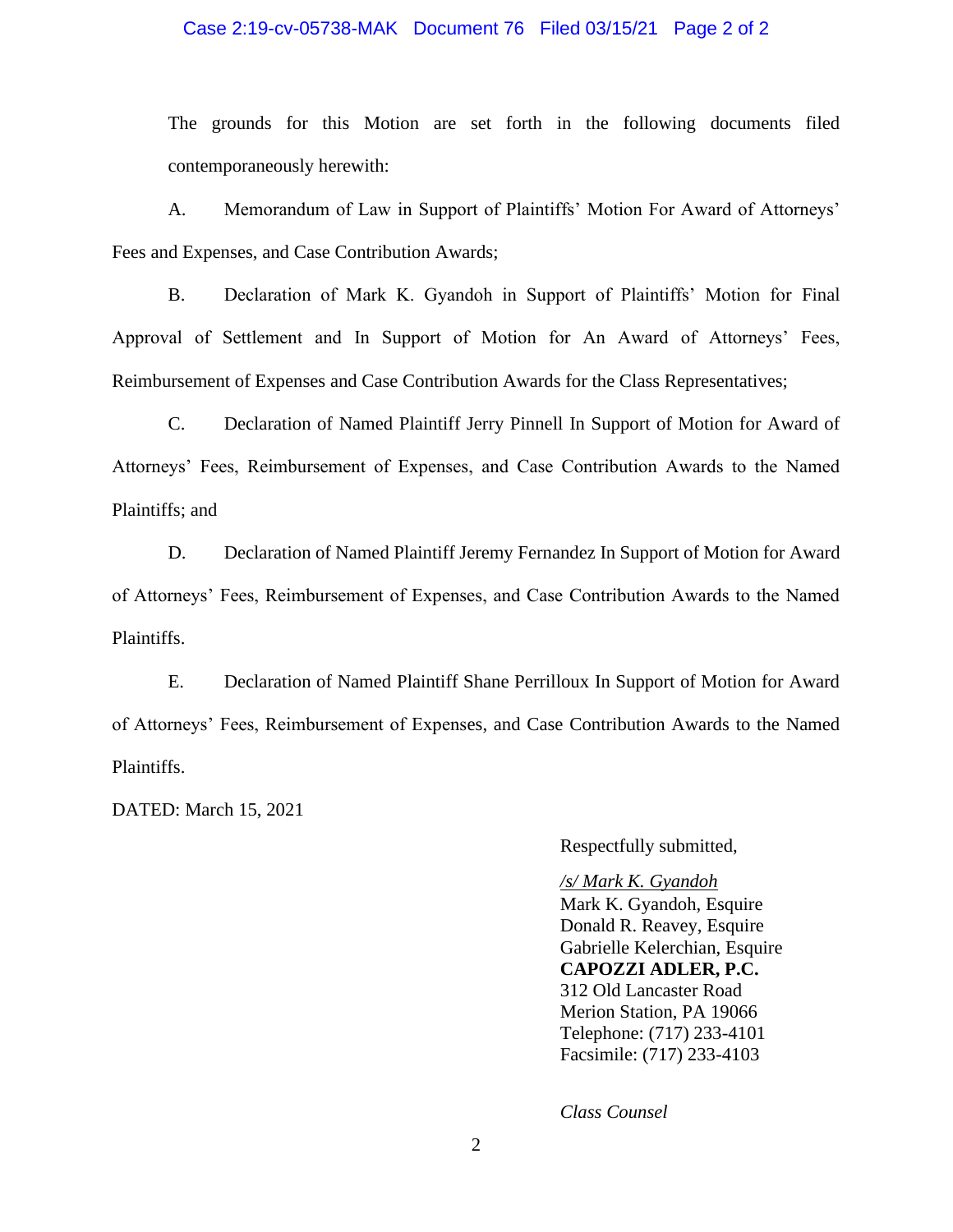# **UNITED STATES DISTRICT COURT EASTERN DISTRICT OF PENNSYLVANIA**

| JERRY PINNELL, JEREMY FERNANDEZ)<br>AND SHANE PERRILLOUX, individually)<br>and on behalf of all others similarly situated, )                                                  |                                               |
|-------------------------------------------------------------------------------------------------------------------------------------------------------------------------------|-----------------------------------------------|
| Plaintiffs,                                                                                                                                                                   | <b>CIVIL ACTION NO.:</b><br>2:19-CV-05738-MAK |
| V.                                                                                                                                                                            |                                               |
| TEVA PHARMACEUTICALS USA, INC.,<br><b>BOARD OF DIRECTORS OF TEVA</b><br>PHARMACEUTICALS USA, INC., TEVA<br>PHARMACEUTICALS USA, INC.<br><b>INVESTMENT COMMITTEE, and JOHN</b> |                                               |
| AND JANE DOES 1-30.                                                                                                                                                           |                                               |
| Defendants.                                                                                                                                                                   |                                               |

# **MEMORANDUM OF LAW IN SUPPORT OF PLAINTIFFS' MOTION FOR AN AWARD OF ATTORNEYS' FEES AND REIMBURSEMENT OF EXPENSES AND CASE CONTRIBUTION AWARDS TO THE NAMED PLAINTIFFS**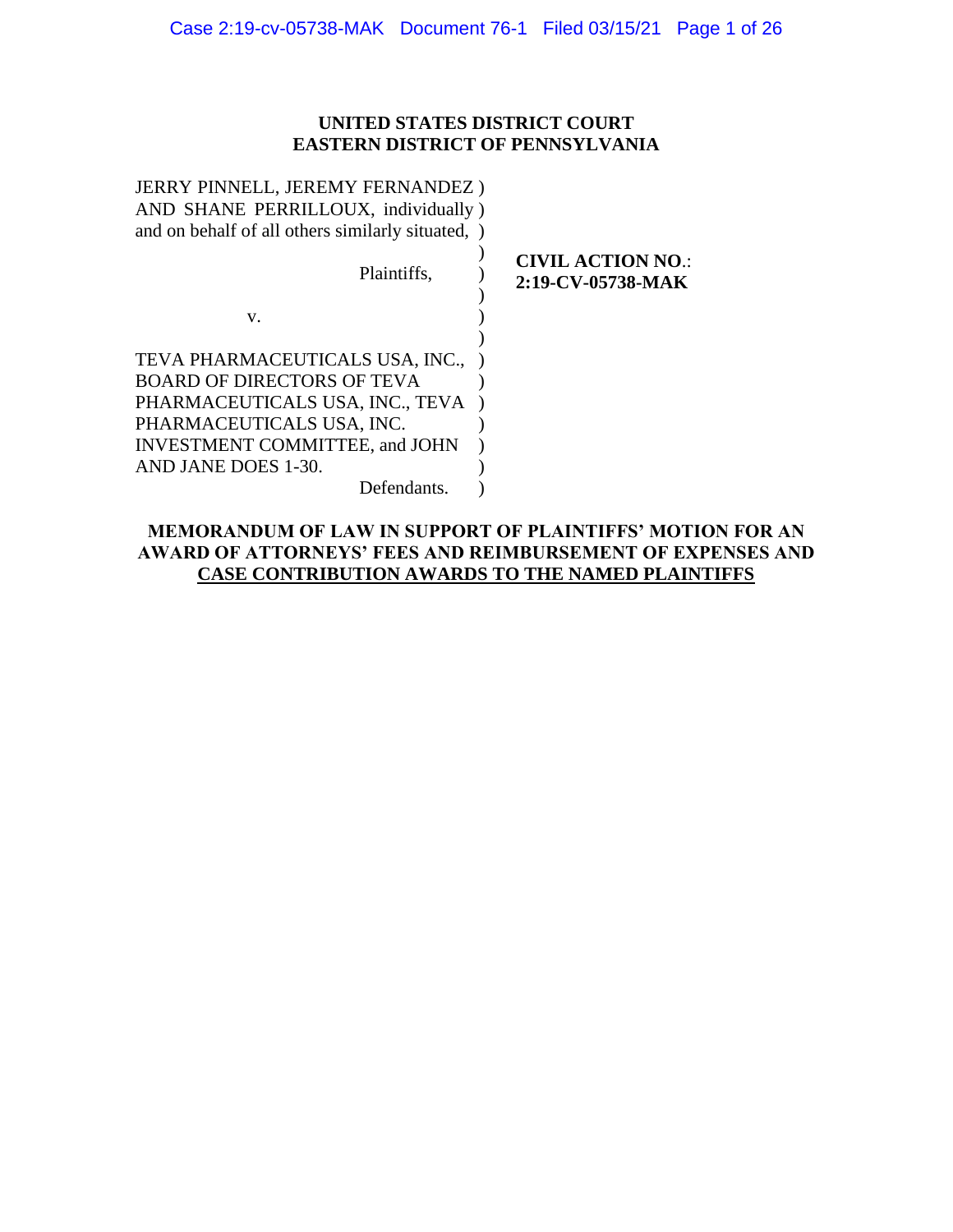# **TABLE OF CONTENTS**

| I. |           |         |                                                                               |  |
|----|-----------|---------|-------------------------------------------------------------------------------|--|
| Π. |           |         |                                                                               |  |
|    | A.        |         |                                                                               |  |
|    | <b>B.</b> |         | A Fee Equal to 33-1/3% of the Common Settlement Fund is Fair and Reasonable 3 |  |
|    |           | $1_{-}$ | The Size of the Fund Created and the Number of Persons Benefitted Supports    |  |
|    |           |         |                                                                               |  |
|    |           | 2.      |                                                                               |  |
|    |           | 3.      |                                                                               |  |
|    |           | 4.      |                                                                               |  |
|    |           | 5.      |                                                                               |  |
|    |           | 6.      | Class Counsel Devoted A Significant Amount of Time and Labor to the Case      |  |
|    |           |         |                                                                               |  |
|    |           | 7.      | The Comparison Between the Requested Attorney Fee Percentage and the          |  |
|    |           |         |                                                                               |  |
|    |           | 8.      |                                                                               |  |
|    |           |         | C. The Requested Fees and Expenses Are Fair and Reasonable Under A Lodestar   |  |
|    |           |         | Cross-Check                                                                   |  |
|    |           |         |                                                                               |  |
|    |           |         |                                                                               |  |
| Ш  |           |         |                                                                               |  |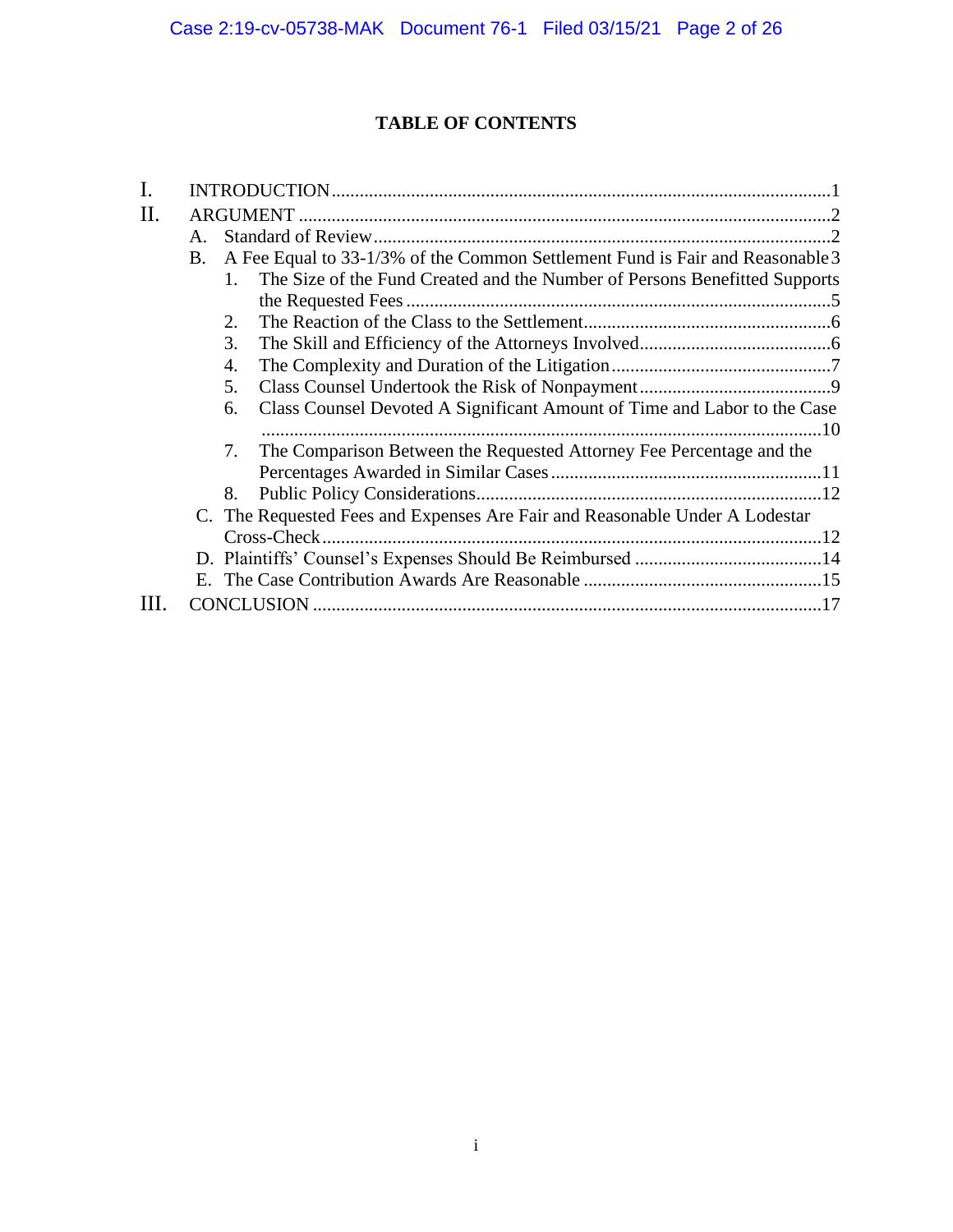# **TABLE OF AUTHORITIES**

# **Statutes**

| Herbert Newberg & Alba Conte, Newberg on Class Actions, S 14.03 at 14–5 (3d ed.1992) 14 |
|-----------------------------------------------------------------------------------------|
|                                                                                         |
| <b>Cases</b><br>Abrams v. Lightolier, Inc.,                                             |
| Abbott v. Lockheed Martin Corp.,                                                        |
| Anderson v. Principal Life Insurance Co., et al.,                                       |
| In re $AT&T$ Corp.,                                                                     |
| Beesley v. International Paper Co.,                                                     |
| Bernhard v. TD Bank, N.A.,                                                              |
| Bilewicz v. FMR, LLC,                                                                   |
| Blum v. Stenson,                                                                        |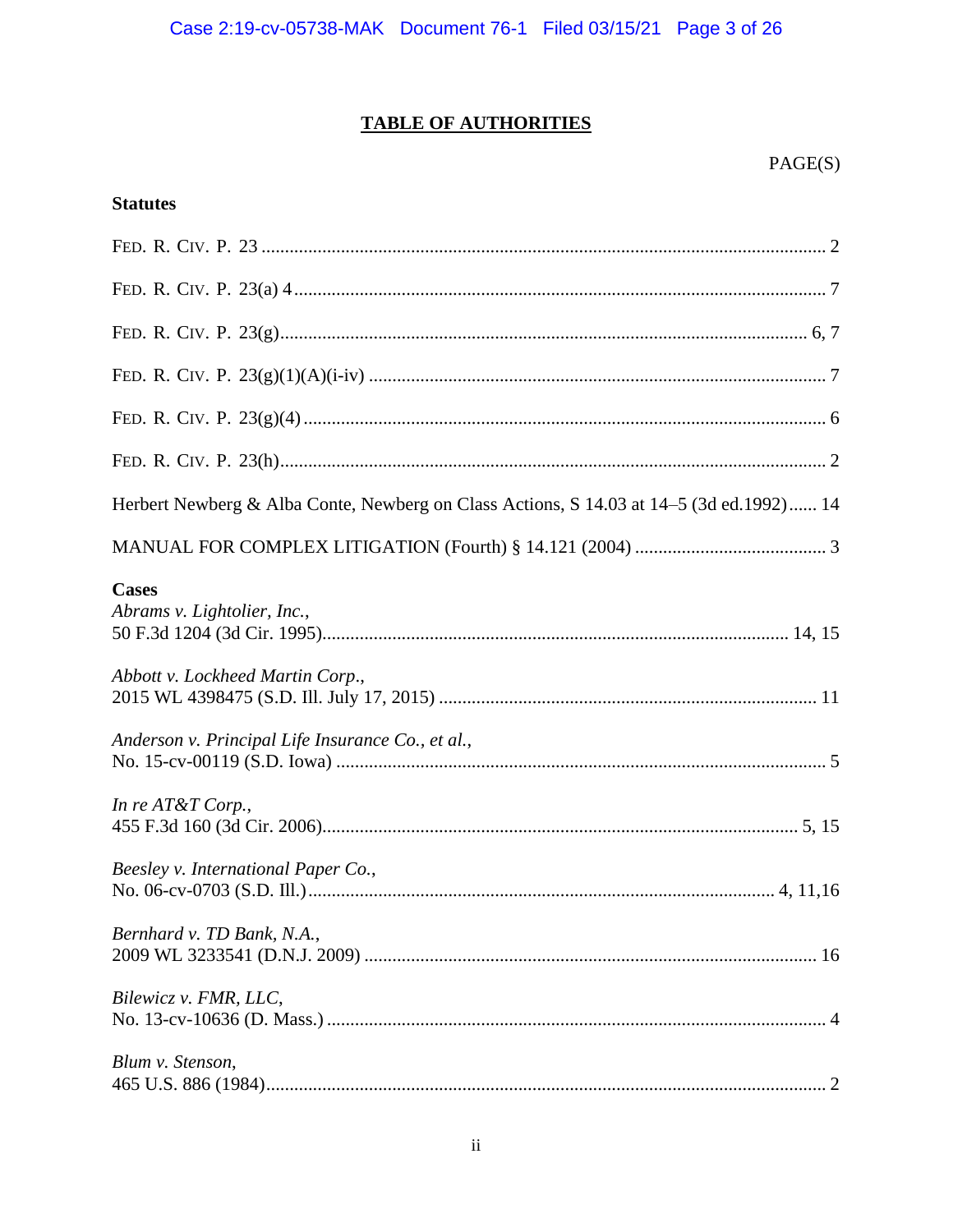# Case 2:19-cv-05738-MAK Document 76-1 Filed 03/15/21 Page 4 of 26

| Boeing Co. v. Van Gemert,                                |
|----------------------------------------------------------|
| Blum v. Stenson,                                         |
| Braden v. Walmart Stores, Inc.,                          |
| Caligiuri v. Symantec Corp.,                             |
| Camden I Condo. Ass'n v. Dunkle,                         |
| Cassell v. Vanderbilt University,                        |
| In re Cendant Corp. Sec. Litig.,                         |
| In re Cendant Corp. PRIDES Litig.,                       |
| In re Cigna-American Specialty Health Admin. Fee Litig., |
| Cook v. Niedert,                                         |
| Cullen v. Whitman Medical Corp.,                         |
| Cunningham v. City of McKeesport,                        |
| Dennard v. Transamerica Corp.,                           |
| Dewey v. Volkswagen of America,                          |
| Diebold et al v. Northern Trust Investments N.A. et al,  |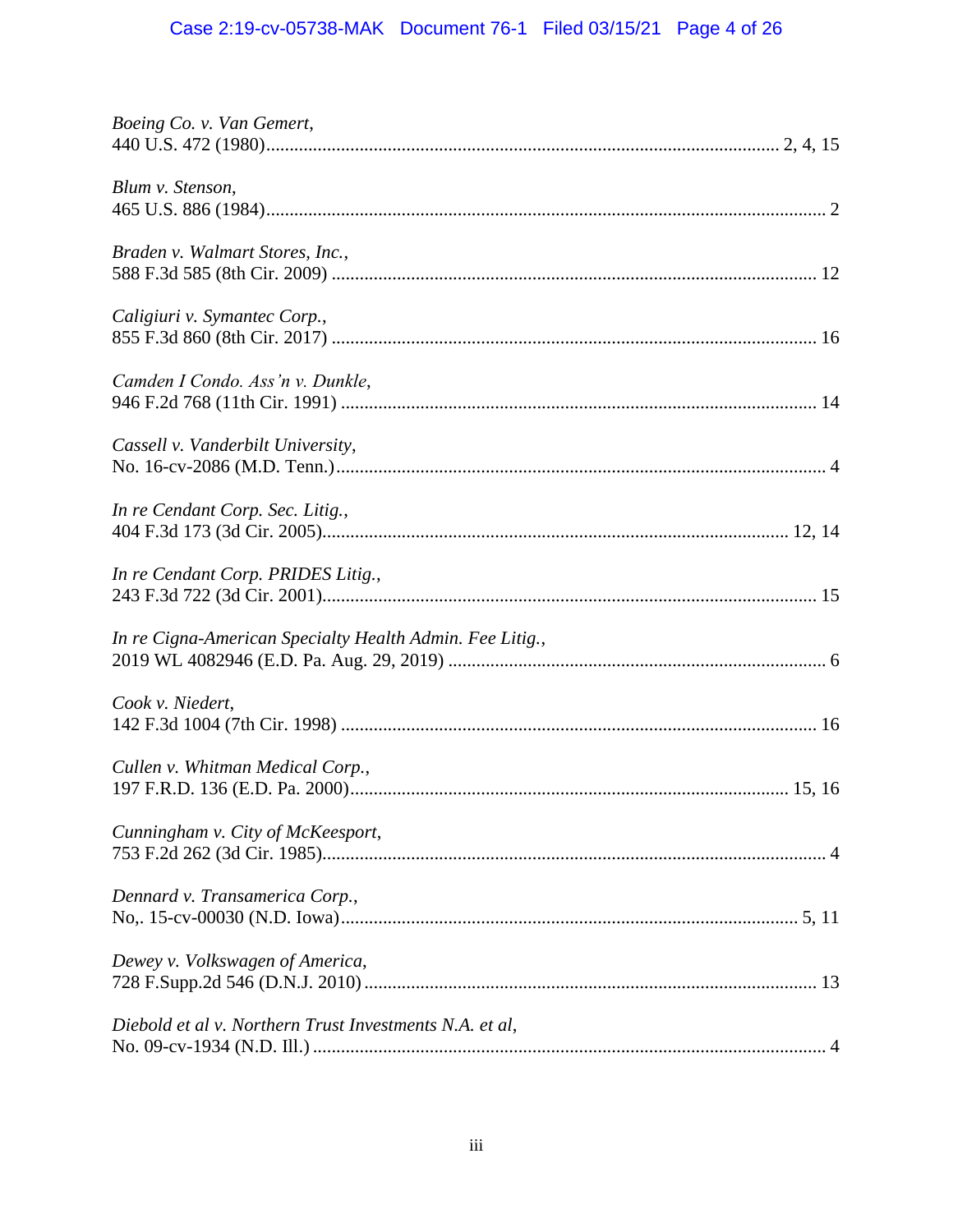| Donald v. Teachers Insurance and Annuity Insurance Association of America,           |
|--------------------------------------------------------------------------------------|
| Donovan v. St. Joseph County Sheriff,                                                |
| In re Elec. Carbon Products Antitrust Litig.,                                        |
| In re First Fidelity Bancorporation Securities Litig.,                               |
| In re General Motors Corp. ("GMC") Pick-Up Tuck Fuel Tank Products Liability Litig., |
| In re GNC Shareholder Litig.,                                                        |
| Goldberger v. Integrated Resources, Inc.,                                            |
| Gordan v. Massachusetts Mutual Life Insurance Co.,                                   |
| Gunter v. Ridgewood Energy Corp.,                                                    |
| Harris v. Marhoefer,                                                                 |
| Hay v. Gucci America, Inc.,                                                          |
| Johnston v. Comerica Mortg. Corp.,                                                   |
| Kelly v. The Johns Hopkins Univ.,                                                    |
| Kennedy v. ABB, Inc.,                                                                |
| Krueger v. Ameriprise Financial, Inc.,                                               |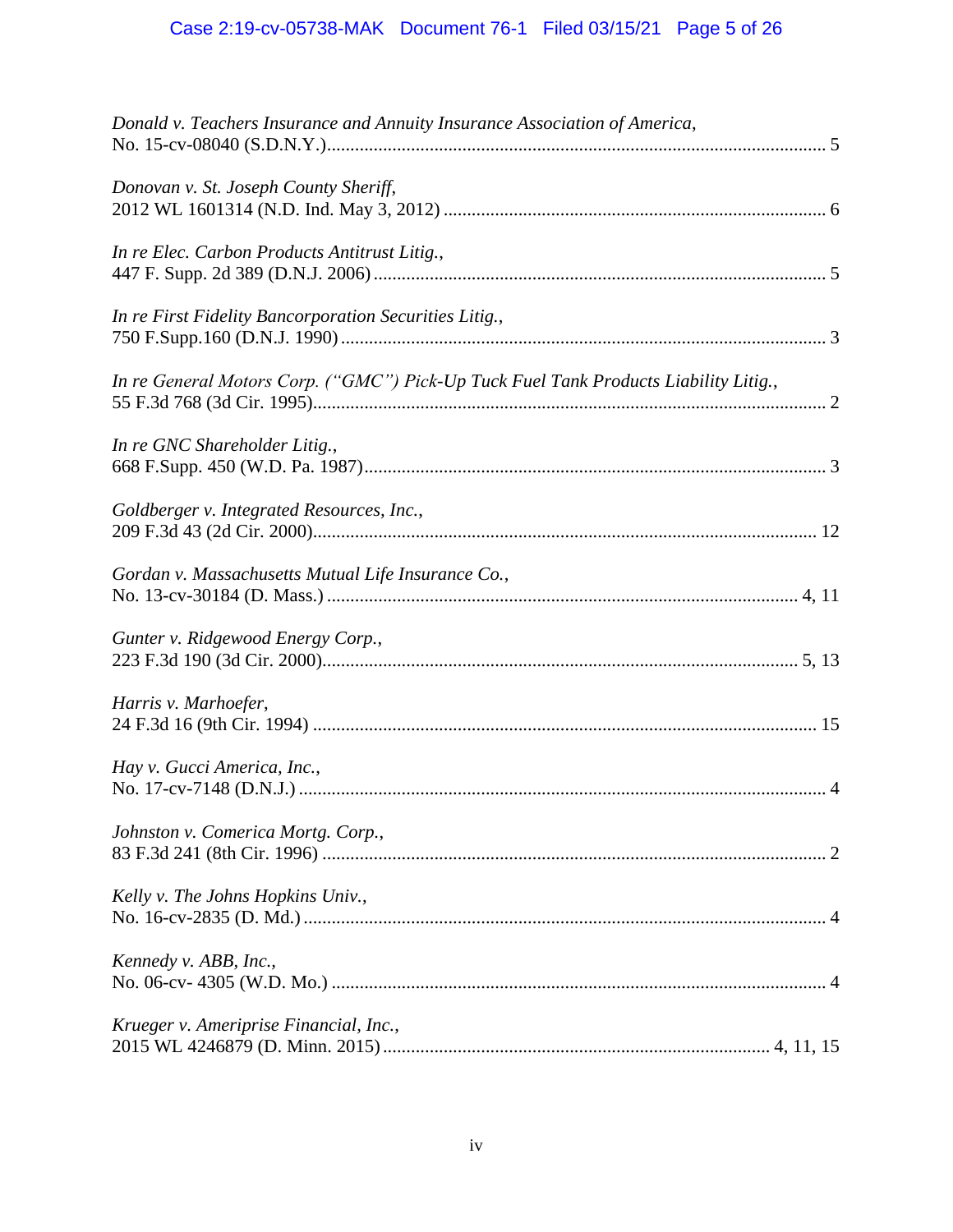# Case 2:19-cv-05738-MAK Document 76-1 Filed 03/15/21 Page 6 of 26

| Kruger v. Novant Health, Inc.,                                           |
|--------------------------------------------------------------------------|
| Local 56, United Food and Commercial Workers Union v. Campbell Soup Co., |
| In re Marsh ERISA Litig.,                                                |
| Martin v. Caterpillar, Inc.,                                             |
| Mayer v. Driver Solutions, Inc.,                                         |
| In re Merck & Co., Inc., Vytorin ERISA Litig.,                           |
| Nolte v. Cigna Corp.,                                                    |
| Pease v. Jackson National Life Ins. Co.,                                 |
| Pennsylvania v. Del Valley Citizens' Council for Clean Air,              |
| Price v. Eaton Vance Corp.,                                              |
| In re Processed Egg Products Antitrust Litig.,                           |
| In re Prudential Ins. Co. America Sales Practice Litig. Agent Actions,   |
| In re Rite Aid Corp. Sec. Litig.,                                        |
| In re Safety Components, Inc. Sec. Litig.,                               |
| Sala v. National R.R. Passenger Corp.,                                   |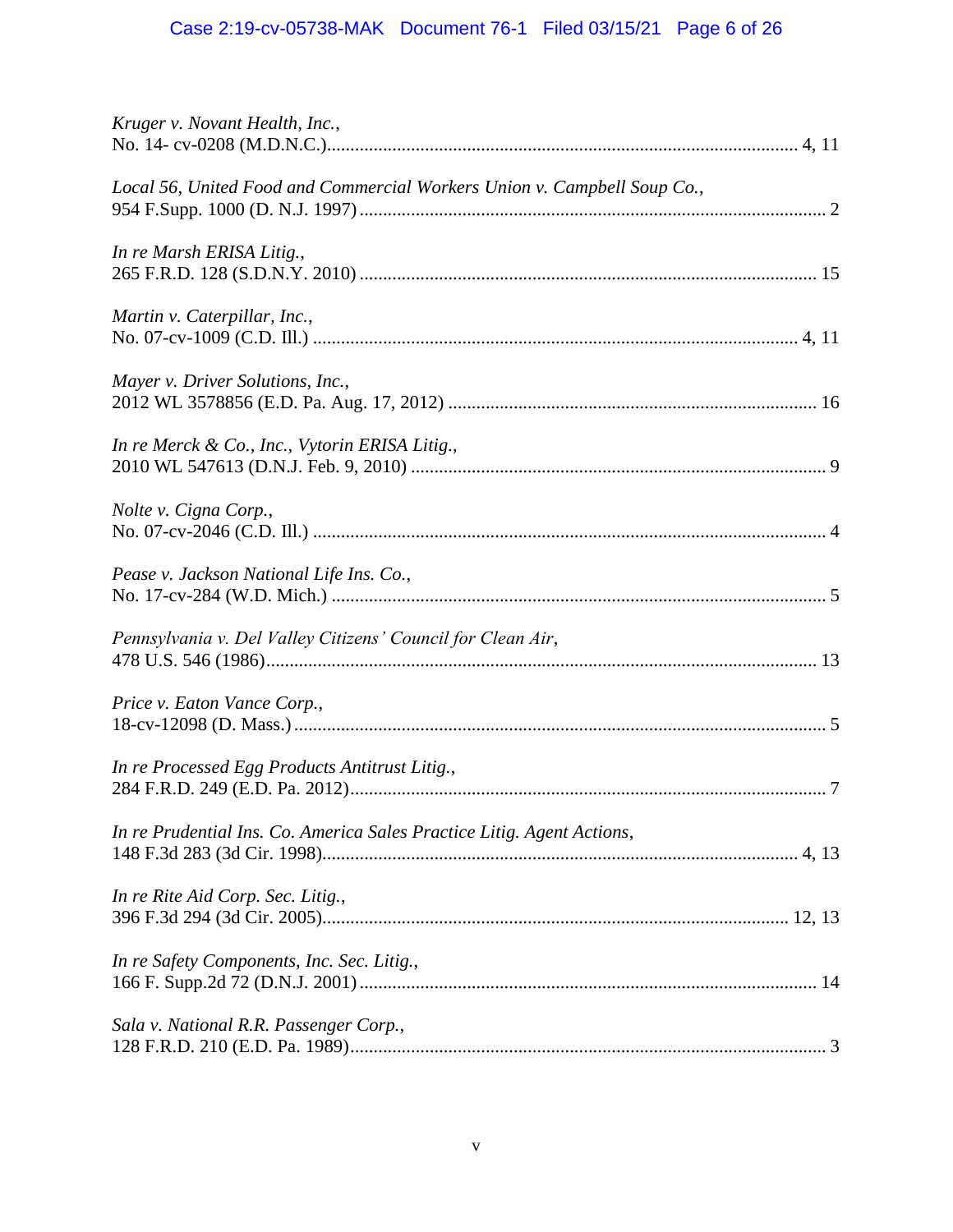# Case 2:19-cv-05738-MAK Document 76-1 Filed 03/15/21 Page 7 of 26

| Schapker v. Waddell & Reed Fin., Inc.,                    |
|-----------------------------------------------------------|
| In re Schering-Plough Corp. Enhance ERISA Litig.,         |
| Schultz v. Edward D. Jones & Co., L.P.,                   |
| Sheinberg v. Sorensen,                                    |
| Smith v. Krispy Kreme Doughnut Corp.,                     |
| In re SmithKline Beckman Corp. Securities Litig.,         |
| Spano v. Boeing Co.,                                      |
| Sprague v. Ticonic,                                       |
| Steiner v. Hercules Inc.,                                 |
| Stevens v. SEI Investments Co.,                           |
| Terranza v. Safeway, Inc.,                                |
| Tussey v. ABB, Inc.,                                      |
| In re TSO Financial Litig.,                               |
| In re Unisys Corp. Retiree Medical Benefits ERISA Litig., |
| In re U.S. Bioscience Securities Litig.,                  |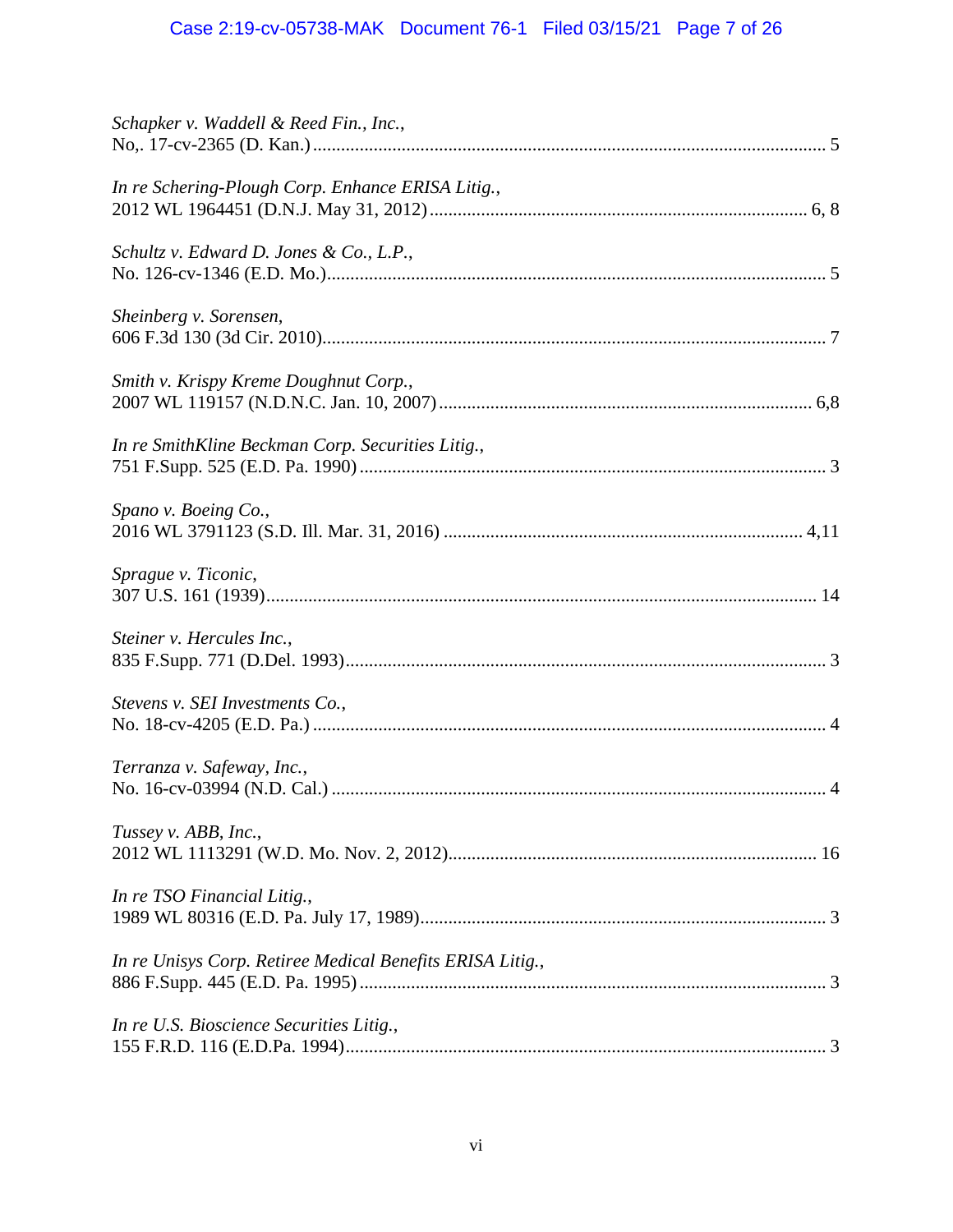# Case 2:19-cv-05738-MAK Document 76-1 Filed 03/15/21 Page 8 of 26

| In re Veeco Instruments Inc. Sec. Litig., |  |
|-------------------------------------------|--|
| Vizcaino v. Microsoft Corp.,              |  |
| Waldbuesser v. Northrop Grumman Corp.,    |  |
| In re Warfarin Sodium Antitrust Litig.,   |  |
| Will v. General Dynamics,                 |  |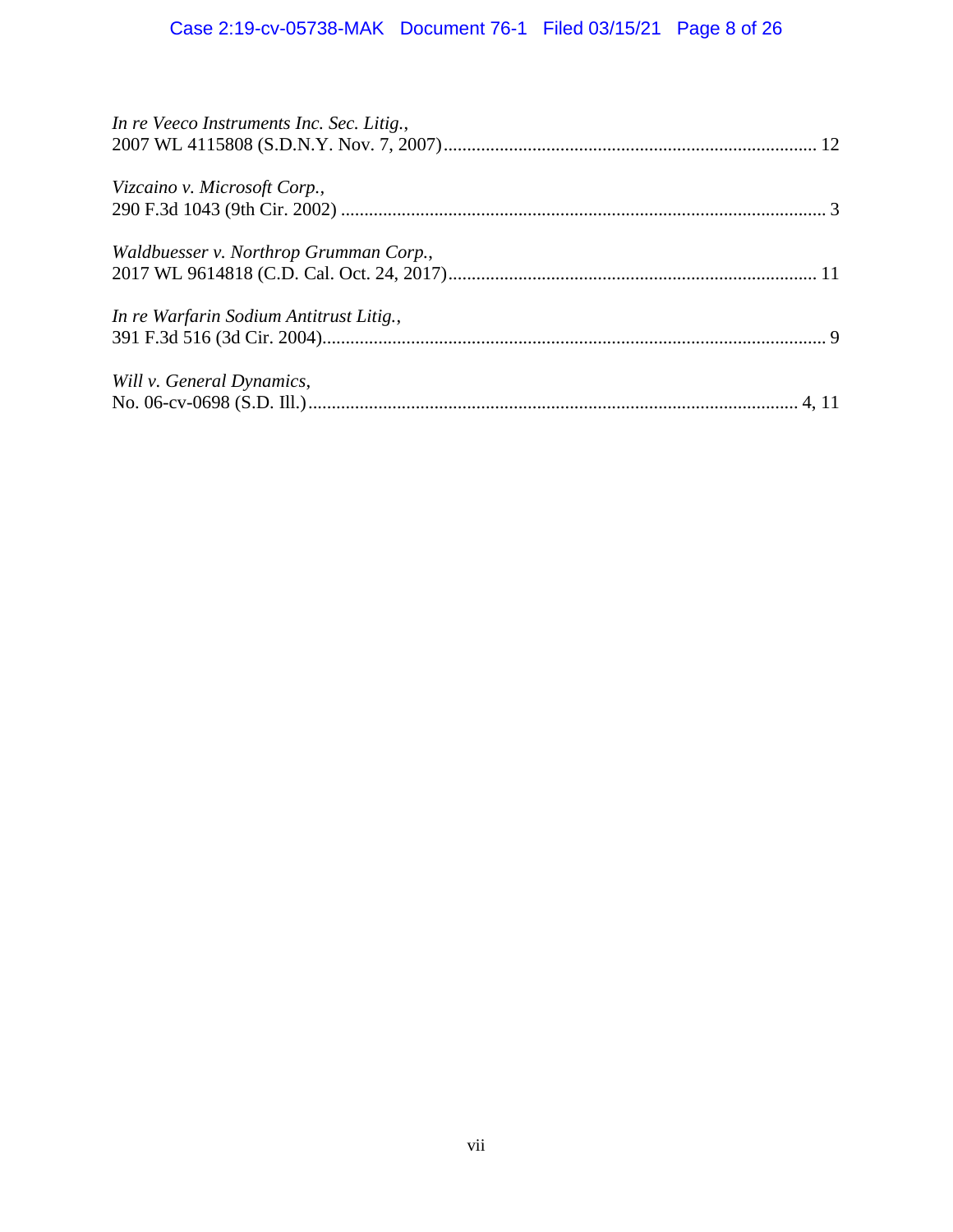# **I. INTRODUCTION**

Plaintiffs Jerry Pinnell, Jeremy Fernandez, and Shane Perrilloux (collectively, "Plaintiffs") brought this case to challenge Defendants' management decisions regarding the Teva Pharmaceuticals Retirement Savings Plan (the "Plan"). Defendants have agreed to settle the case for \$2,550,000.00, which represents approximately 77% of the Settlement Class's strongest claims for which Plaintiffs estimated damages to be \$3.3 million before interest. *See* Gyandoh Decl., ¶ 28 (The Gyandoh Declaration is being filed contemporaneously with this memorandum). This is an excellent result for the Class, achieved through the commitment of time and effort by Plaintiffs, as well as the hard work, skill, and persistence of Class Counsel, Capozzi Adler, P.C ("Capozzi Adler").

Plaintiffs respectfully request the Court approve an award of attorneys' fees equal to 33 1/3% of the \$2,550,000.00 settlement fund, an amount equal to \$849,915.00, plus reimbursement of litigation expenses in the amount of \$13,745.77 to be paid from the Settlement Fund. In addition, Plaintiffs request the Court approve a modest case contribution award to Plaintiffs Pinnell, Fernandez, and Perrilloux in the amount of \$15,000 each, also to be paid from the Settlement Fund, for their time and effort on behalf of the Settlement Class.

### **II. ARGUMENT**

### **A. Standard of Review**

Plaintiffs' attorneys in a class action may petition the court for compensation for any award to the class resulting from the attorneys' efforts. *See, e.g., Boeing Co. v. Van Gemert*, 440 U.S. 472 (1980). Under FED. R. CIV. P. 23, "the court may award reasonable attorney's fees and nontaxable costs that are authorized by law or by the Parties' agreement." FED. R. CIV. P. 23(h). Courts utilize two main approaches in analyzing a request for attorneys' fees by class counsel: the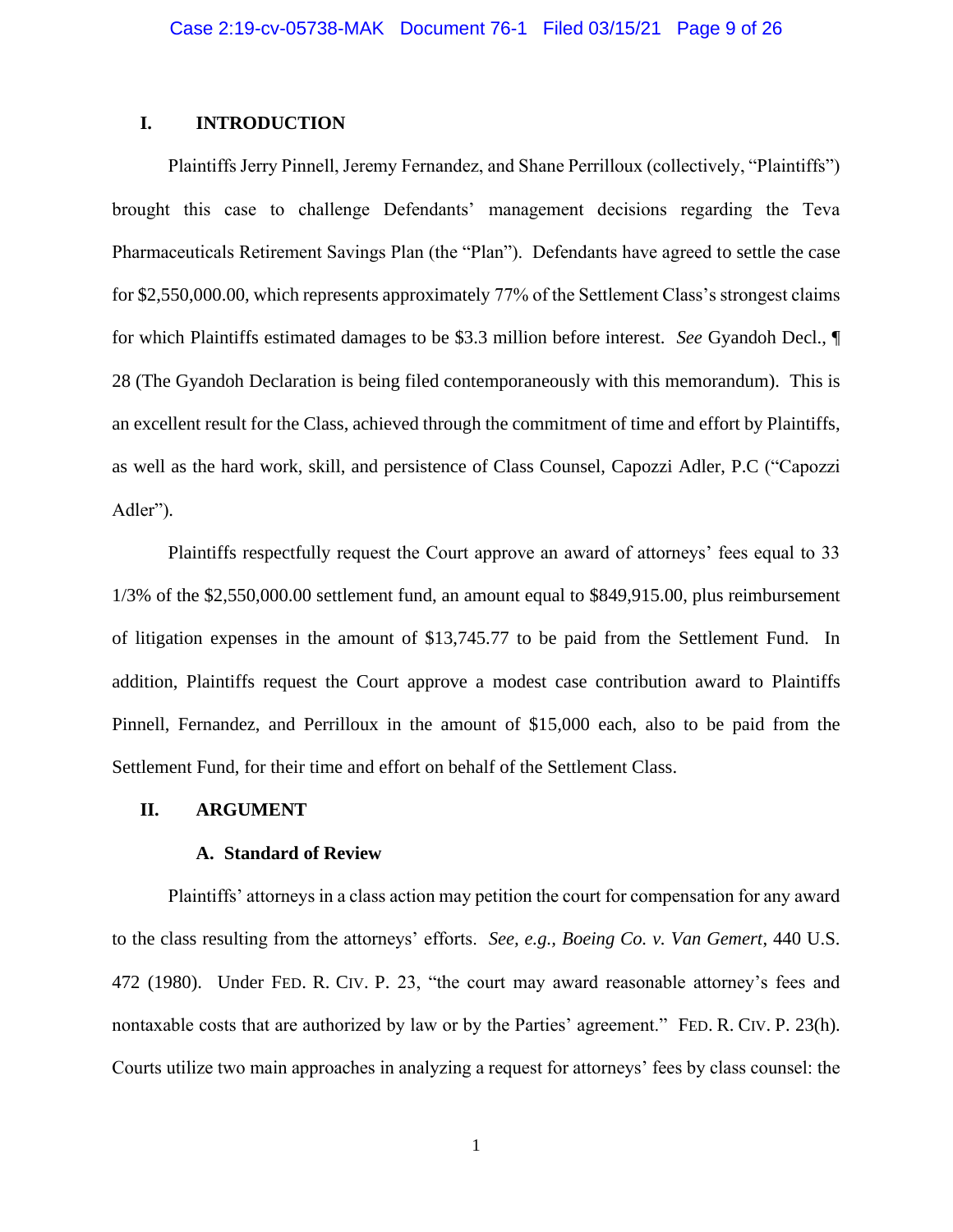## Case 2:19-cv-05738-MAK Document 76-1 Filed 03/15/21 Page 10 of 26

"percentage of the fund" method and the "lodestar" method. *Johnston v. Comerica Mortg. Corp.*, 83 F.3d 241, 244 (8th Cir. 1996). Under the percentage-of-recovery method, "the court awards counsel a percentage of the amount recovered for the class in order to reward counsel for their success or penalize them for their failure." *Local 56, United Food and Commercial Workers Union v. Campbell Soup Co.*, 954 F.Supp. 1000, 1003 (D. N.J. 1997) (citing *Blum v. Stenson*, 465 U.S. 886, 900 n. 16 (1984)). The lodestar method, on the other hand, "calculates fees by multiplying the number of hours expended by some hourly rate appropriate for the region and for the experience of the lawyer." *In re General Motors Corp. ("GMC") Pick-Up Tuck Fuel Tank Products Liability Litig.*, 55 F.3d 768, n. 37 (3d 1995). The Third Circuit favors the percentageof-recovery method. *Local 56,* 954 F.Supp. at 1003 (citing *GMC*, 55 F.3d at 821-22).

Percentage approaches are the standard contingent-fee arrangements in non-class action cases, and thus, the percentage approach best emulates the real-world market value of attorney's services provided on a contingent basis, and properly align the interests of the attorney and the client in achieving the maximum recovery in shortest possible time. *See Steiner v. Hercules Inc.*, 835 F.Supp. 771, 792 (D.Del. 1993) ("The percentage method is widely used in the legal marketplace in contingent fee agreements and better reflects what a client, at the outset of the litigation, is willing to pay.") (internal citations omitted). As such, district courts across the Third Circuit have awarded fees based on the percentage-of-the-fund method.<sup>1</sup> Moreover, the "lodestar"

<sup>&</sup>lt;sup>1</sup> In re U.S. Bioscience Securities Litig., 155 F.R.D. 116, 118 (E.D.Pa. 1994) (number of lawyers representing the class (34) is irrelevant in the percentage approach); *Sala v. National R.R. Passenger Corp.*, 128 F.R.D. 210, 214 (E.D. Pa. 1989) (court should apply percentage-of- recovery method in common fund cases when there "are no circumstances suggesting its application would be unjust"); *In re Unisys Corp. Retiree Medical Benefits ERISA Litig.*, 886 F.Supp. 445, 460 (E.D. Pa. 1995) (same); *In re TSO Financial Litig.*, No. CIV.A. 87-7903 et al, 1989 WL 80316, at \*6 (E.D. Pa. July 17, 1989); *In re First Fidelity Bancorporation Securities Litig.*, 750 F.Sup. 160 (D.N.J. 1990) (same); *In re SmithKline Beckman Corp. Securities Litig.*, 751 F.Supp. 525, 533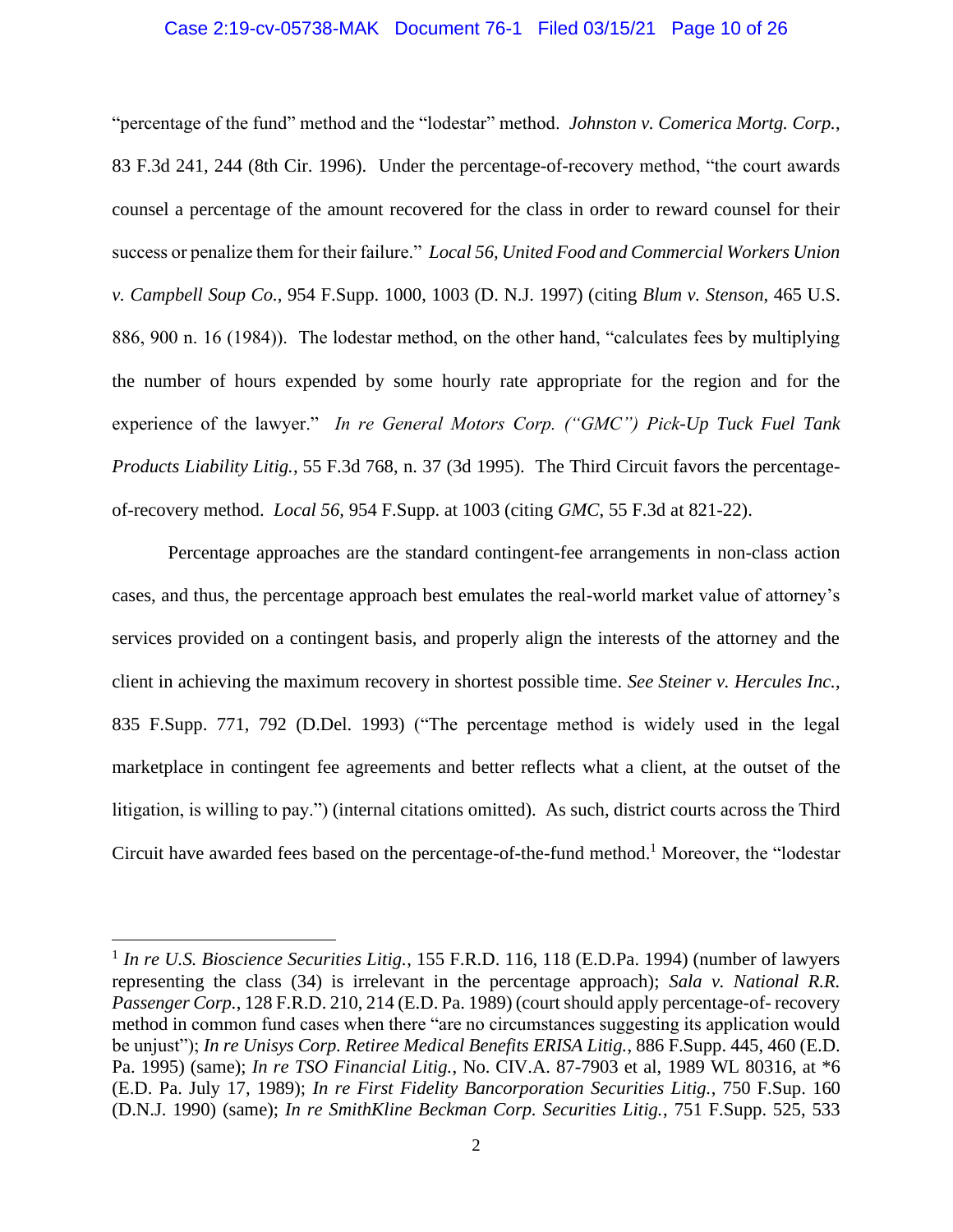## Case 2:19-cv-05738-MAK Document 76-1 Filed 03/15/21 Page 11 of 26

method is difficult to apply, time-consuming to administer, inconsistent in result, and capable of manipulation" and "creates inherent incentive to prolong the litigation until sufficient hours have been expended." MANUAL FOR COMPLEX LITIGATION (Fourth) § 14.121 (2004); *see also Vizcaino v. Microsoft Corp.,* 290 F.3d 1043, 1050 n.5 (9th Cir. 2002) ("[I]t is widely recognized that the lodestar method creates incentives for counsel to expend more hours than may be necessary on litigating a case so as to recover a reasonable fee . . . ."); *In re First Fidelity Bancorporation Securities Litig.*, 750 F.Supp.160, 162 (D.N.J. 1990) ("Requiring the court to calculate the number of hours devoted by counsel and evaluate the services rendered is unrealistically burdensome and time-consuming."). Applying the percentage-of-recovery method reveals the fee award here is fair and reasonable.

# **B. A Fee Equal to 33-1/3% of the Common Settlement Fund is Fair and Reasonable**

The Settlement provides Class Counsel's fees will be paid from the Gross Settlement Amount. Settlement at § 6.1. The Supreme Court of the United States recognizes, "a lawyer who recovers a common fund for the benefit of persons other than himself or his client is entitled to a reasonable attorney's fee from the fund as a whole." *Boeing Co. v. Van Gemert*, 444 U.S. 472, 478 (1980) (internal citations omitted). The guiding principle for determining the amount of a fee award in a common-fund case is the fee should be "reasonable." *In re Prudential Ins. Co. America Sales Practice Litig. Agent Actions*, 148 F.3d 283, 332-333 (3d Cir. 1998).

<sup>(</sup>E.D. Pa. 1990) (same); *In re GNC Shareholder Litig.*, 668 F.Supp. 450, 451-52 (W.D. Pa. 1987) (same).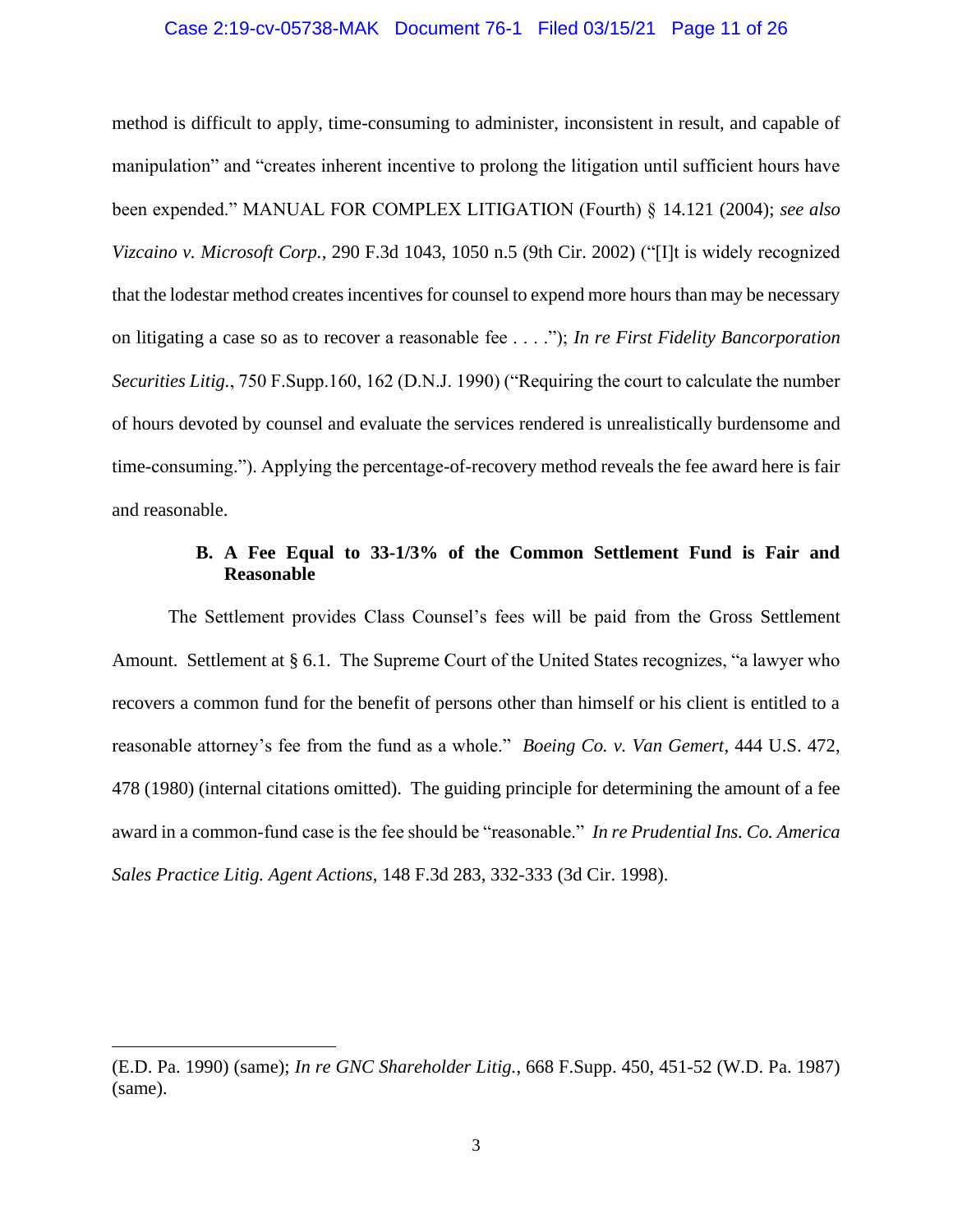# Case 2:19-cv-05738-MAK Document 76-1 Filed 03/15/21 Page 12 of 26

The value of the Settlement in this case is a Settlement Fund of \$2,550,000.00, with no possibility the amount reverts in any way to Defendants.<sup>2</sup> Class Counsel seek an award of attorneys' fees of 33-1/3% of the Gross Settlement Amount, or \$849,915.00, plus reasonable expenses in the sum of \$13,745.77. Due to "the potential conflict of interest between the attorneys seeking compensation" and the clients, "the trial court has an independent duty to scrutinize fee applications." *Cunningham v. City of McKeesport*, 753 F.2d 262, 267 (3d Cir. 1985). Courts have permitted counsel fees ranging anywhere from nineteen (19) to forty-five (45) percent of the settlement fund. In fact, courts routinely support counsel fees of 33 1/3% in analogous class actions advanced under ERISA.<sup>3</sup>

In awarding fees using the percentage-of-recovery method in common fund cases, the

Third Circuit instructed district courts to consider the following:

Among other things, these factors include: (1) the size of the fund created and the number of persons benefitted; (2) the presence or absence of substantial objections by members of the class to the

<sup>&</sup>lt;sup>2</sup> Any Net Settlement Amount remaining in the Qualified Settlement Fund after payments are made to Class Members shall be paid to the Plan to defray administrative fees and expenses.

<sup>3</sup> *See e.g. Hay v. Gucci America, Inc.*, No. 17-cv-7148 (D.N.J.); *Spano v. Boeing Co.*, No. 06-cv-0743 (S.D. Ill.); *Kennedy v. ABB, Inc.,* No. 06-cv- 4305 (W.D. Mo.); *Diebold et al v. Northern Trust Investments N.A. et al*, No. 09-cv-1934 (N.D. Ill.); *Nolte v. Cigna Corp.*, No. 07-cv-2046 (C.D. Ill.); *Kruger v. Novant Health, Inc.*, No. 14- cv-0208 (M.D.N.C.); *Gordan v. Massachusetts Mutual Life Insurance Co.*, No. 13-cv-30184 (D. Mass.); *Beesley v. International Paper Co.*, No. 06-cv-0703 (S.D. Ill.); *Krueger v. Ameriprise Financial, Inc.*, No. 11-cv-2781 (D. Minn.); *Martin v. Caterpillar, Inc.*, No. 07-cv-1009 (C.D. Ill.); *Will v. General Dynamics*, No. 06-cv-0698 (S.D. Ill.); *Cassell v,. Vanderbilt University*, No. 16-cv-2086 (M.D. Tenn.); *Kelly v. The Johns Hopkins Univ.*, No. 16-cv-2835 (D. Md.); *Bilewicz v. FMR, LLC*, No. 13-cv-10636 (D. Mass.); *Terranza v. Safeway, Inc.*, No. 16-cv-03994 (N.D. Cal.); *Stevens v. SEI Investments Co.*, No. 18-cv-4205 (E.D. Pa.); *Schapker v. Waddell & Reed Fin., Inc.*, No,. 17-cv-2365 (D. Kan.); *Donald v. Teachers Insurance and Annuity Insurance Association of America*, No. 15-cv-08040 (S.D.N.Y.); *Pease v. Jackson National Life Ins. Co.*, No. 17-cv-284 (W.D. Mich.); *Dennard v. Transamerica Corp.*, No,. 15-cv-00030 (N.D. Iowa); *Price v. Eaton Vance Corp.*, 18-cv-12098 (D. Mass.); *Schultz v. Edward D. Jones & Co., L.P.*, No. 126-cv-1346 (E.D. Mo.); *Anderson v. Principal Life Insurance Co., et al.*, No. 15-cv-00119 (S.D. Iowa).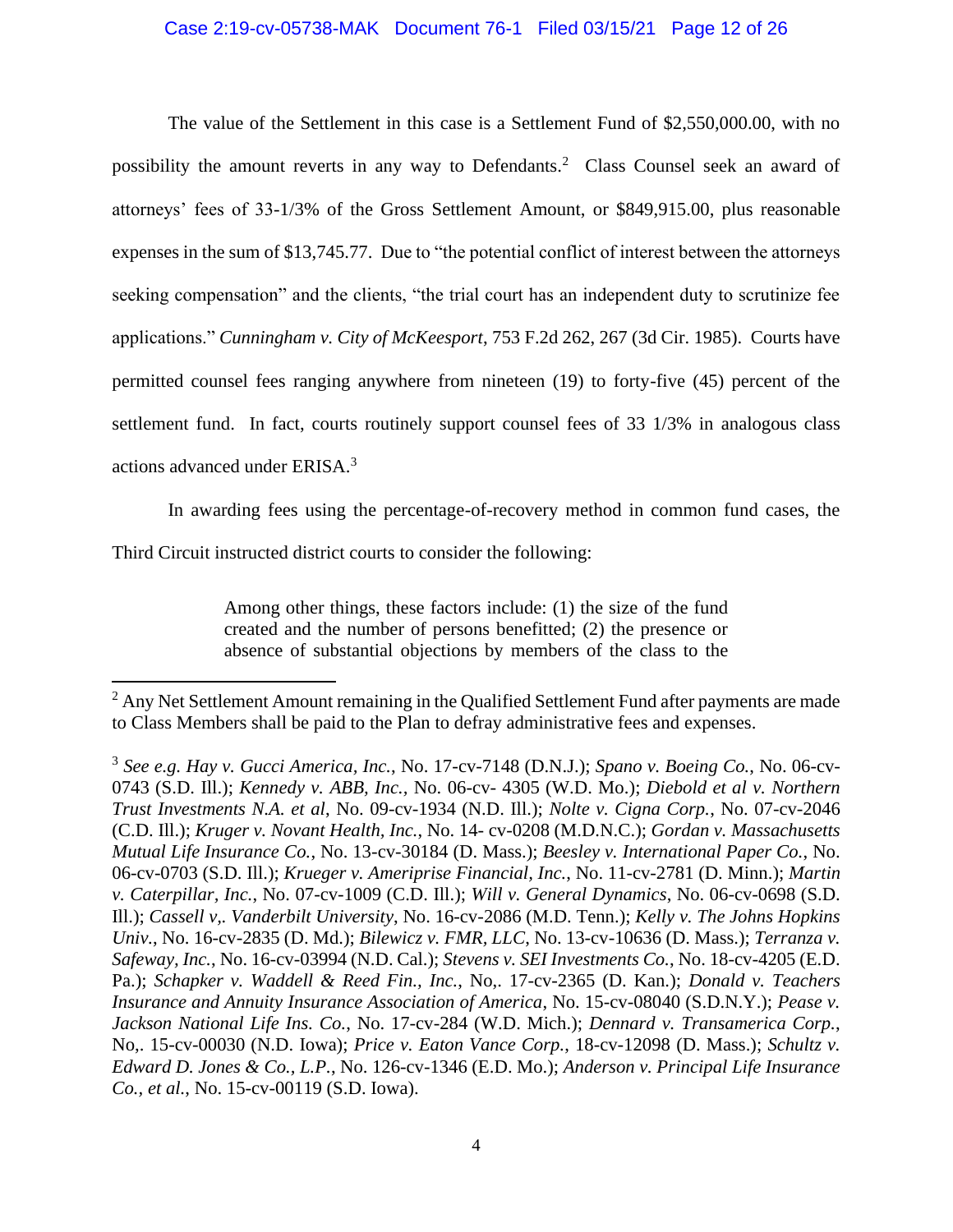settlement terms and/or fees requested by counsel; (3) the skill and efficiency of the attorneys involved; (4) the complexity and duration of the litigation; (5) the risk of nonpayment; (6) the amount of time devoted to the case by plaintiffs' counsel; and (7) the awards in similar cases.

*Gunter v. Ridgewood Energy Corp.*, 223 F.3d 190, n. 1 (3d Cir. 2000). Evaluation of these factors

supports a 33-1/3% fee in this case. The Court may also consider:

(1) the value of benefits accruing to class members attributable to the efforts of class counsel as opposed to the efforts other groups, such as government agencies conducting investigations; (2) the percentage fee that would have been negotiated had the case been subject to a private contingent fee agreement at the time counsel was retained; and (3) any "innovative" terms of settlement.

*In re AT&T Corp.*, 455 F.3d 160, 165 (3d Cir. 2006); *In re Elec. Carbon Products Antitrust* 

*Litig.*, 447 F. Supp. 2d 389, 405-06 (D.N.J. 2006). Evaluation of these factors supports a 33

1/3% fee in this case.

# **1. The Size of the Fund Created and the Number of Persons Benefitted Supports the Requested Fees.**

The value of the Settlement in this case is a Settlement Fund of \$2,550,000.00 which will benefit as many as 18,000 Settlement Class members. Gyandoh Decl., ¶ 41. Class Counsel negotiated a Settlement for the Class, which is a certain, present benefit for the Class. Significant here, too, is the fact "ERISA class actions based on the same theories as the present matter involve a complex and rapidly evolving area of law." *In re Schering-Plough Corp. Enhance ERISA Litig.*, 2012 WL 1964451, at \*5 (D.N.J. May 31, 2012) ("*Schering-Plough Enhance*"); *see also Smith v. Krispy Kreme Doughnut Corp.*, No. 05-cv-00187, 2007 WL 119157, at \*2 (N.D.N.C. Jan. 10, 2007) (recognizing "ERISA is a highly complex and quickly-evolving area of the law" as a factor supporting the proposed settlement). Given the inherent risks of litigation in ERISA cases, the benefit is highly significant to the Settlement Class members as the Settlement provides tangible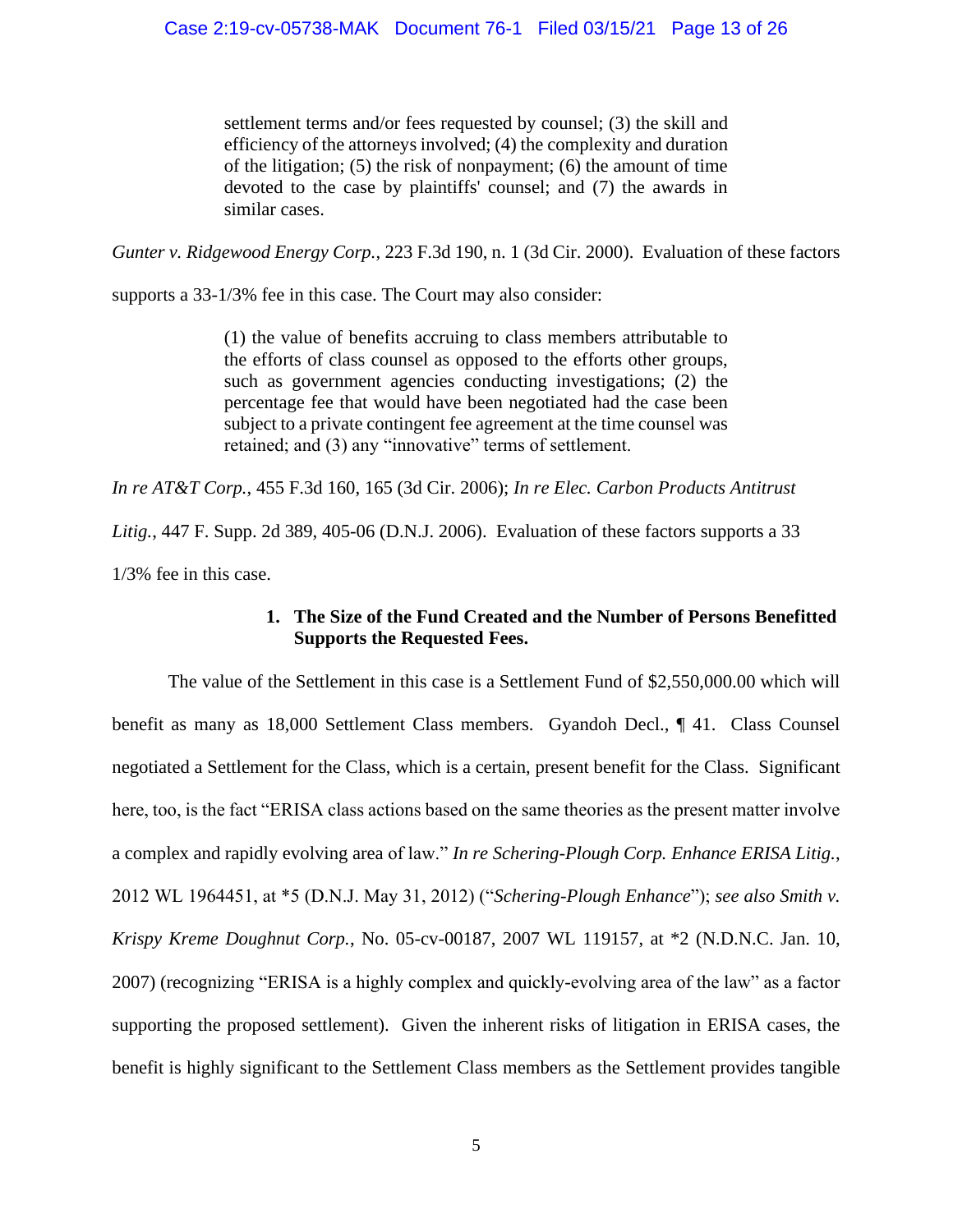## Case 2:19-cv-05738-MAK Document 76-1 Filed 03/15/21 Page 14 of 26

benefits without the risks, delays, and costs of ongoing litigation. *In re Cigna*, 2019 WL 4082946, at \*12 (E.D.Pa. Aug. 29, 2019) (approved fees of one-third settlement amount). Additionally, as further explained in the accompanying memorandum in support of final approval of the Settlement, the Settlement amount achieved ranges from is up to 77% of the recovery Plaintiffs could hope to achieve at trial. *See also* Gyandoh Decl., ¶ 28.

## **2. The Reaction of the Class to the Settlement**

As of the filing of the instant memorandum there have been no objections to either the Settlement or Class Counsel's requests for fees.

### **3. The Skill and Efficiency of the Attorneys Involved**

The skill and efficiency of the attorneys involved also weighs in favor of the requested fees and expenses. Federal Rule  $23(g)$  specifies, unless a statute provides otherwise, a court certifying a class must appoint Class Counsel, and an attorney appointed to serve as Class Counsel "must 'fairly and adequately represent the interests of the class.'" *Donovan v. St. Joseph County Sheriff*, 2012 WL 1601314, at \*8 (N.D. Ind. May 3, 2012), quoting FED. R. CIV. P. 23(g)(4). Rule 23(g) directs consideration of: "(i) the work counsel has done in identifying or investigating potential claims in the action; (ii) counsel's experience in handling class actions, other complex litigation, and the types of claims asserted in the action; (iii) counsel's knowledge of the applicable law; and (iv) the resources that counsel will commit to representing the class." *In re: Processed Egg Products Antitrust Litig.*, 284 F.R.D. 249, 262 (E.D. Pa. 2012), citing FED. R. CIV. P.  $23(g)(1)(A)(i)-(iv)$ . The court may also consider any other matter pertinent to whether Class Counsel can fairly and adequately represent the interests of the class. *Id*., citing *Sheinberg*, 606 F.3d at 132-33.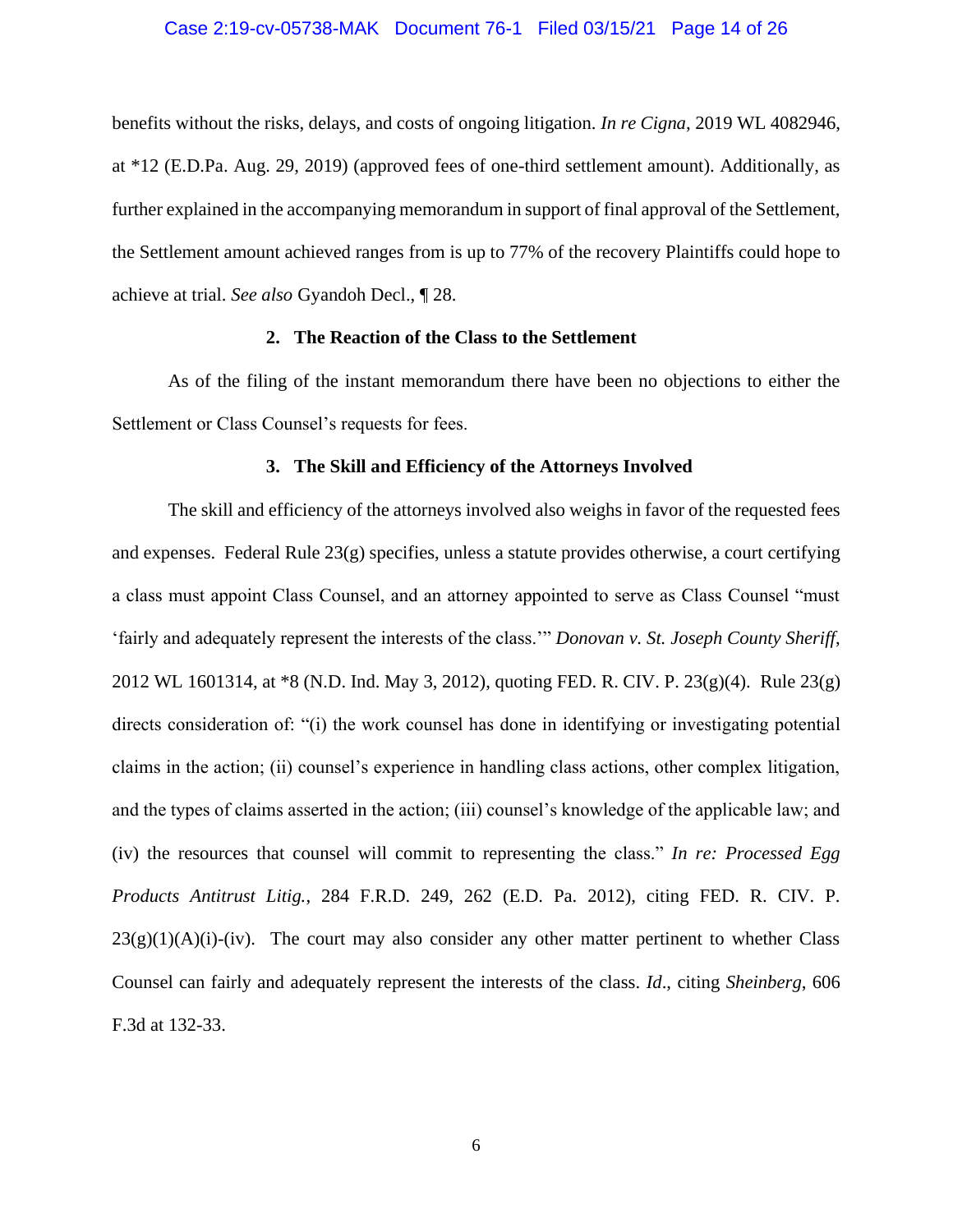## Case 2:19-cv-05738-MAK Document 76-1 Filed 03/15/21 Page 15 of 26

Plaintiffs retained attorneys whom are highly qualified, experienced, and able to litigate this matter. Capozzi Adler and Mark K. Gyandoh, Plaintiffs' Counsel in this Action, have substantial experience litigating similar ERISA class action cases along with other complex litigation and are well-qualified to weigh the risks and benefits of continued litigation as compared to the relief provided by the Settlement. Mr. Gyandoh, Chair of the Fiduciary Practice Group at Capozzi Adler, and his partner Donald R. Reavey are highly qualified ERISA class action attorneys and unequivocally recommend this Settlement. Gyandoh Decl., ¶ 3. Additionally, Capozzi Adler has been named Lead or Co-Lead interim Class Counsel in numerous breach of fiduciary duty class actions in this District and across the nation. *Id.* at ¶¶ 4-5.

Throughout the litigation, Class Counsel has used its experience and access to resources to investigate and litigate Plaintiffs' underlying allegations, which ultimately led to the Settlement in this Action. Class Counsel have two decades of experience in complex class actions and recommend this Settlement as the best solution for Settlement Class members. The retention of highly qualified counsel, coupled with the alignment of interests between Named Plaintiffs and the Settlement Class members, satisfies the requirements of Rules  $23(a)(4)$  and  $23(g)$ .

#### **4. The Complexity and Duration of the Litigation**

The probable costs of continued litigation with respect to both time and money are high. The Settlement in this Action comes at an opportune time given, if the litigation continues, there would be substantial expense to the Parties associated with necessary factual and expert discovery and assorted motion practice. While significant document productions have occurred with nearly fifty-thousand documents produced by Defendants (Gyandoh Decl., ¶ 25), considerable additional discovery would be required before the case would be trial ready, and there would be voluminous briefing ahead in the absence of the proposed Settlement. Prior to the October 13, 2020 mediation,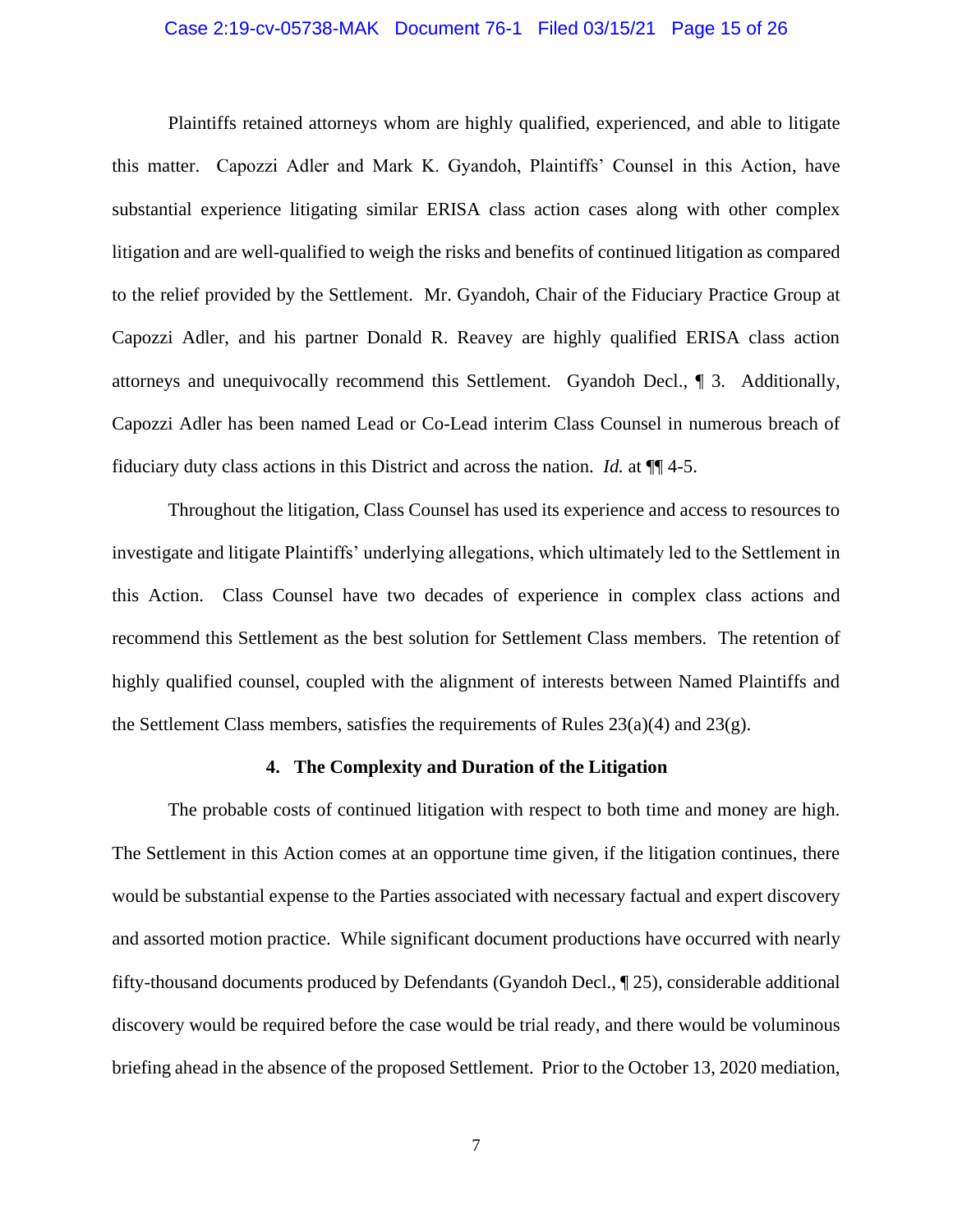## Case 2:19-cv-05738-MAK Document 76-1 Filed 03/15/21 Page 16 of 26

the Parties were in the briefing process of Plaintiffs' motion for class certification and Defendants' motion for partial summary judgment and this Court granted their request for an extension to file their reply briefs so the Parties could engage in private mediation. Absent this Settlement, the Parties would delve into substantial discovery, including numerous depositions of Defendants, other third-party witnesses, and those of liability and damages experts, as well as continued briefing related to the motion for class certification and motion for partial summary judgment. Moreover, a trial in this Action would be arduous given the complex factual and legal issues relevant to Defendants' failure to prudently and loyally manage the Plan and Plaintiffs' arguments as to why such conduct was imprudent and constituted breaches of Defendants' fiduciary duties under ERISA. Further, even if Plaintiffs prevailed at trial it would likely be years before any putative Settlement Class member received any benefit in light of the likely appeals to follow.

Significant here, too, is the fact "ERISA class actions based on the same theories as the present matter involve a complex and rapidly evolving area of law." *In re Schering-Plough Corp. Enhance ERISA Litig.*, 2012 WL 1964451, at \*5 (D.N.J. May 31, 2012) ("*Schering-Plough Enhance*"); *see also Smith v. Krispy Kreme Doughnut Corp.*, No. 05-cv-00187, 2007 WL 119157, at \*2 (N.D.N.C. Jan. 10, 2007) (recognizing "ERISA is a highly complex and quickly-evolving area of the law" as a factor supporting the proposed settlement).

The Third Circuit has recognized a significant delay in recovery if a case proceeds to trial favors settlement approval, *see, e.g.*, *In re Warfarin Sodium Antitrust Litig.*, 391 F.3d 516, 536 (3d Cir. 2004), and the District of New Jersey has acknowledged this reality favored final approval of a settlement in an analogous matter, reasoning:

> [t]his litigation has been ongoing for more than two years. Undoubtedly, without settlement, the continued costs and time required to proceed through discovery, pre- trial matters, trial and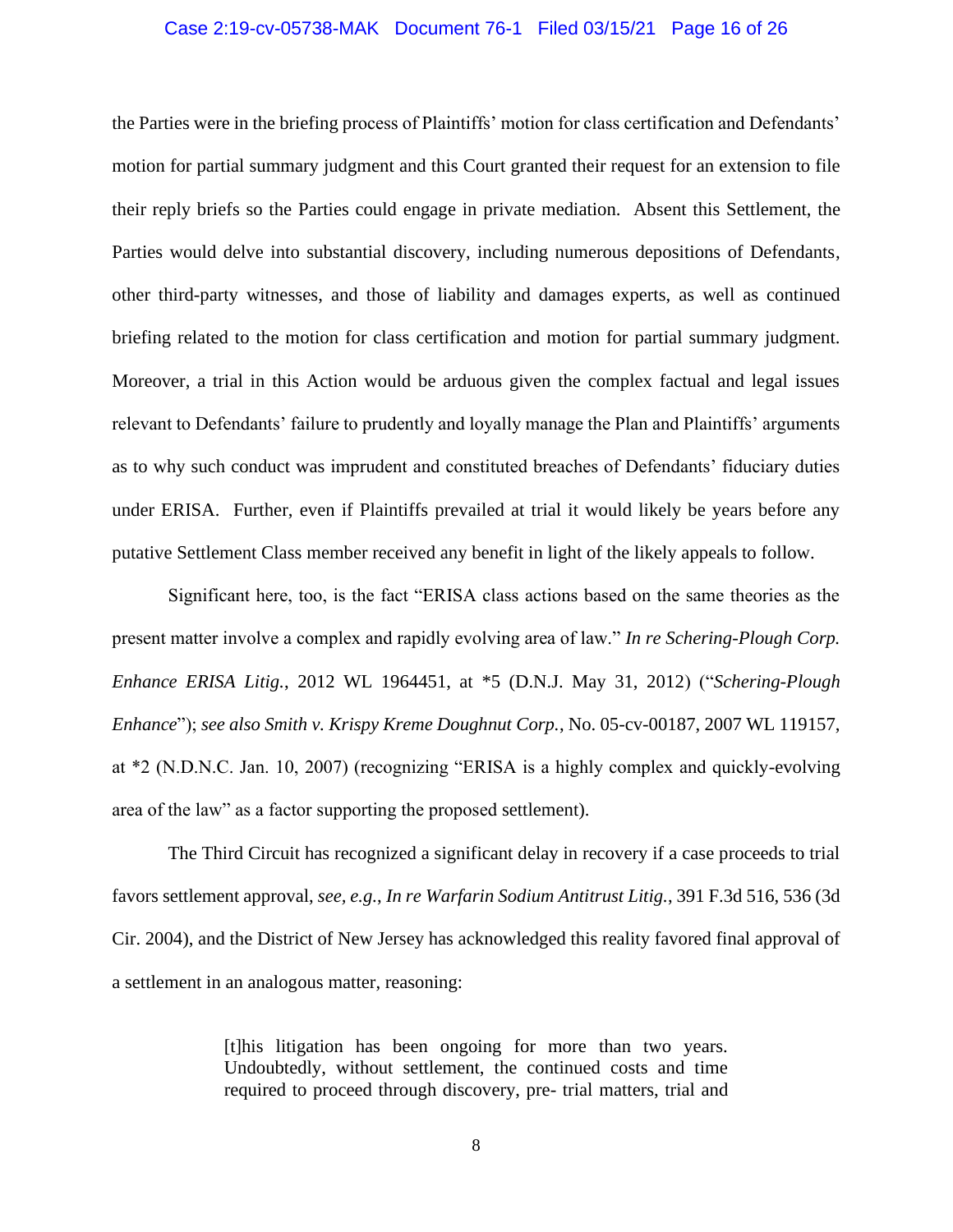## Case 2:19-cv-05738-MAK Document 76-1 Filed 03/15/21 Page 17 of 26

post-trial matters would be great in this multi-district action. Additionally, there will necessarily be significant delay in recovery if this case is tried. In contrast, the settlement provides immediate recovery.

*In re: Merck & Co., Inc., Vytorin ERISA Litig.*, No. 08-cv-285, 2010 WL 547613, at \*7 (D.N.J. Feb. 9, 2010). Thus, the probable costs of continued litigation with respect to both time and money are very high. Counsel's initiatives to resolve the case now demonstrates substantial effort on the part of counsel to both return a favorable remedy to the Settlement Class while saving the costs and time of further litigation.

## **5. Class Counsel Undertook the Risk of Nonpayment**

Class Counsel advanced this action on an entirely contingent fee basis, assuming a substantial risk the litigation would continue for years and potentially yield no, or very little, recovery. Class Counsel undertook this action aware of the possibility they could be left uncompensated for their time and out-of-pocket expenses. Gyandoh Decl., ¶ 48. Class Counsel's risk of receiving minimal or no recovery is a substantial factor in considering an award of attorney's fees.

Throughout the litigation, Defendants have challenged Plaintiffs' claims and maintained they did not breach their fiduciary duties to the Plan and its participants. Defendants would have continued to contest this issue had the matter proceeded further into litigation. Defendants asserted numerous defenses to Plaintiffs' claims, opposed certification of the class for litigation purposes, and would likely have filed a dispositive motion. Class Counsel would have continued to vigorously litigate this action at each stage without the guarantee of compensation for their time or reimbursement for their expenses. Class Counsel's agreement to represent the Class and assume the risks of litigation ultimately led to the Class Settlement in this case. Thus, Class Counsel's assumption of the risk of nonpayment weighs in favor of the requested award.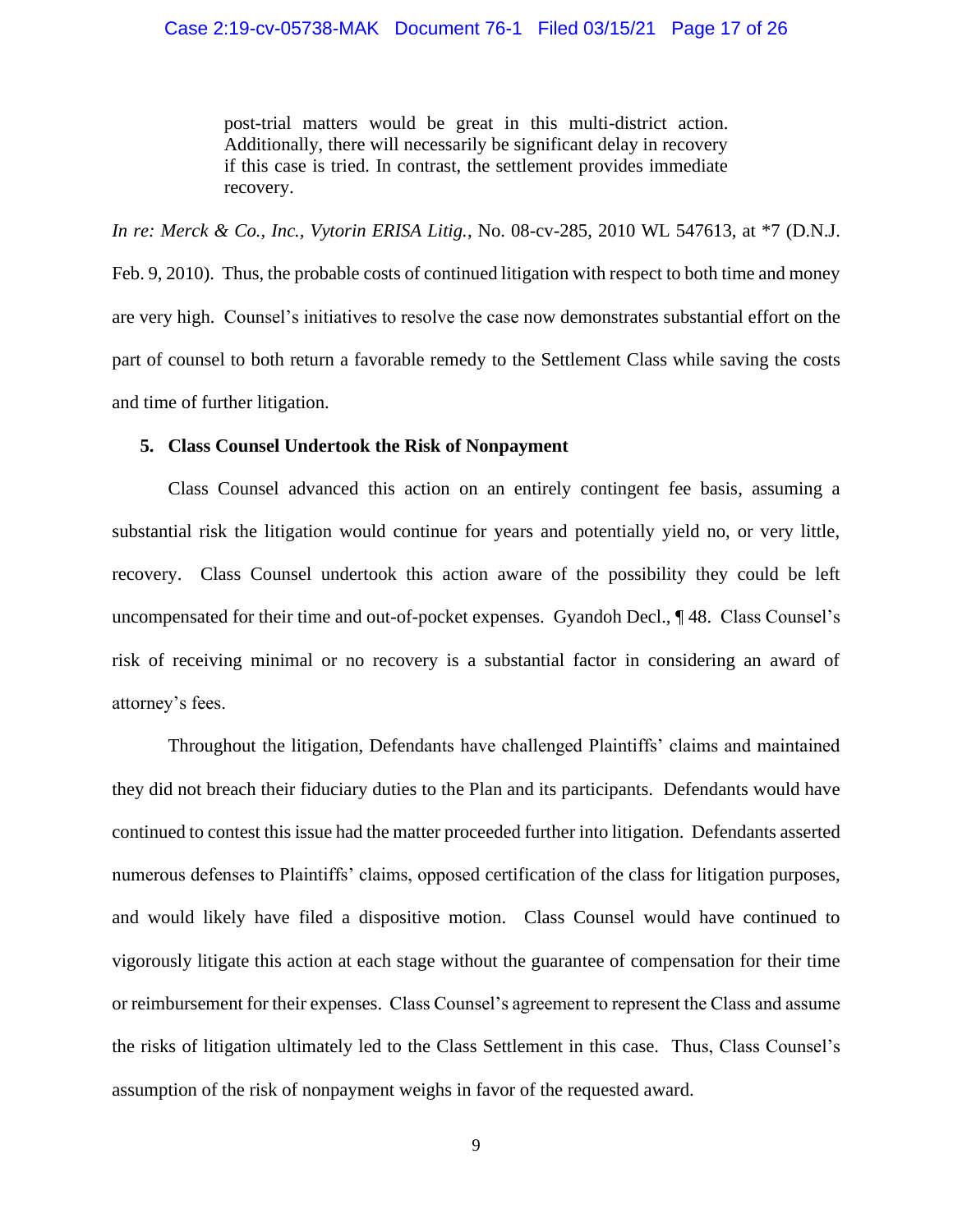# **6. Class Counsel Devoted A Significant Amount of Time and Labor to the Case**

Capozzi Adler is a nationally recognized firm with extensive experience and expertise in this narrow area of law. Class Counsel has expended 904.40 hours and incurred \$13,745.77 in expenses. Gyandoh Decl., ¶¶ 50-52. During the course of litigation and the time period leading up to this Settlement, Class Counsel crafted briefs and arguments, engaged in discovery, reviewed documents, retained and consulted experts, negotiated, and finally settled this case. In that time, Class Counsel has never been paid for their work on this matter, taking the case on a wholly contingent basis. Instead, they faced the very real risk, in the face of staunch opposition from highly qualified defense counsel, they would receive nothing for the \$636,714.00 worth of professional time spent, and \$13,745.77 in cash outlays they invested in the case.

The above hours do not include time spent preparing the instant motion for fee approval or time to be spent on the preparation for and interview with the Independent Fiduciary, preparation for and attendance at the Fairness Hearing, communications with Settlement Class members, and monitoring of Defendants' compliance with the Settlement. Gyandoh Decl., ¶ 57. Counsel researched the litigation pre-filing, developed relevant facts, and worked with Plaintiffs on the complaints. Class Counsel minimized expenses by utilizing its own ERISA expertise, where necessary, controlling costs by eliminating travel expenses without sacrificing the national expertise they brought to benefit the Class. With over 900 hours of time spent on this litigation, Class Counsel has been both diligent and efficient in obtaining a meaningful recovery for the Class and the Plan. As explained below in discussion of a lodestar cross check, the requested fee represents a risk multiplier of a little over 1.

# **7. The Comparison Between the Requested Attorney Fee Percentage and the Percentages Awarded in Similar Cases**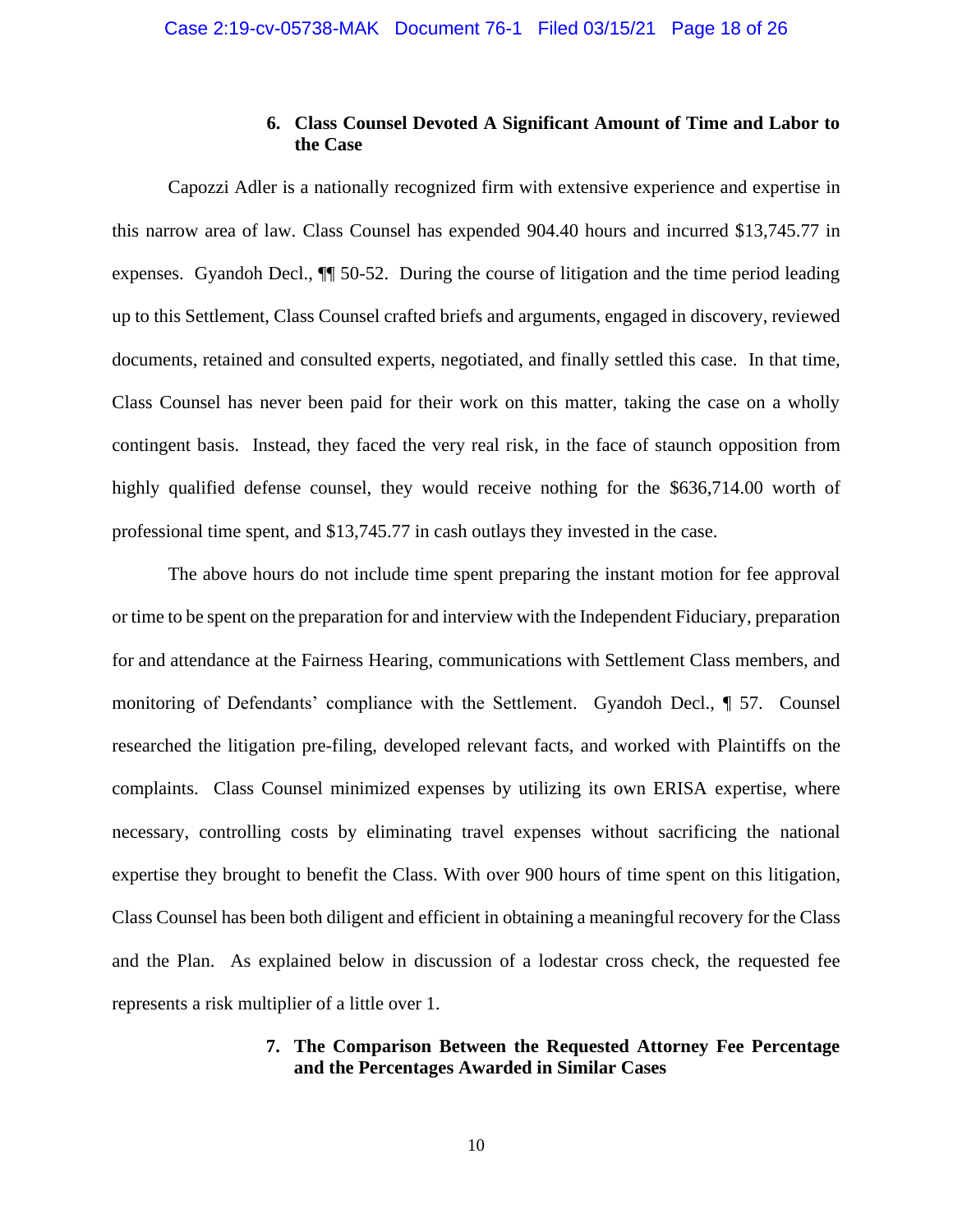## Case 2:19-cv-05738-MAK Document 76-1 Filed 03/15/21 Page 19 of 26

Courts have permitted counsel fees ranging anywhere from nineteen (19) to forty-five (45) percent of the settlement fund. As noted above (n. 3) courts routinely support counsel fees of 33 1/3% in analogous class actions advanced under ERISA. *See also Abbott v. Lockheed Martin Corp*., No. 06-cv-701, 2015 WL 4398475 (S.D. Ill. July 17, 2015) (awarding 33.33% fee in case involving allegedly excessive 401(k) fees and resulting losses); *Spano v. Boeing Co.*, No. 06-cv-743, 2016 WL 3791123 (S.D. Ill. Mar. 31, 2016) (same); *Kruger v. Novant Health, Inc.*, No. 1:14 cv-208, 2016 WL 6769066 (M.D.N.C. Sept. 29, 2016) (same); *Gordan v. Massachusetts Mut. Life Ins. Co.*, No. 13-cv-30184, 2016 WL 11272044 (same); *Beesley v. Int'l Paper Co*., No. 3:06-cv-703, 2014 WL 375432 (S.D. Ill. Jan. 31, 2014) (same); *Krueger v. Ameriprise Financial, Inc.*, No. 11-cv-2781, 2015 WL 4246879 (D. Minn. July 13, 2015); *Waldbuesser v. Northrop Grumman Corp.*, No. 06-cv-6213, 2017 WL 9614818 (C.D. Cal. Oct. 24, 2017) (same); *Will v. Gen. Dynamics Corp.*, No. 06-cv-698, 2010 WL 4818174 (S.D. Ill. Nov. 22, 2010) (same); *Dennard v. Transamerica Corp.* No. 15-cv-30, 2016 WL 6471254 (N.D. Iowa Oct. 28, 2016) (same); *Martin v. Caterpillar Inc.*, No. 07-cv-1009, 2010 W 11614985 (C.D. Ill. Sept. 10, 2010) (same). Thus, an award of counsel fees in the amount of 33 1/3% of the common fund is appropriate here.

## **8. Public Policy Considerations**

Protecting workers' retirement funds is in the public interest. Public policy relies on private sector enforcement of the pension laws as a necessary adjunct to Department of Labor intervention. *Braden v. Walmart Stores, Inc.*, 588 F.3d 585, 598 (8th Cir. 2009) ("Congress intended that private individuals would play an important role in enforcing ERISA's fiduciary duties") (internal quotation marks omitted). Counsel's fees should reflect the important public policy goal of "providing lawyers with sufficient incentive to bring common fund cases that serve the public interest." *Goldberger v. Integrated Resources, Inc.*, 209 F.3d 43, 51 (2d Cir. 2000). While court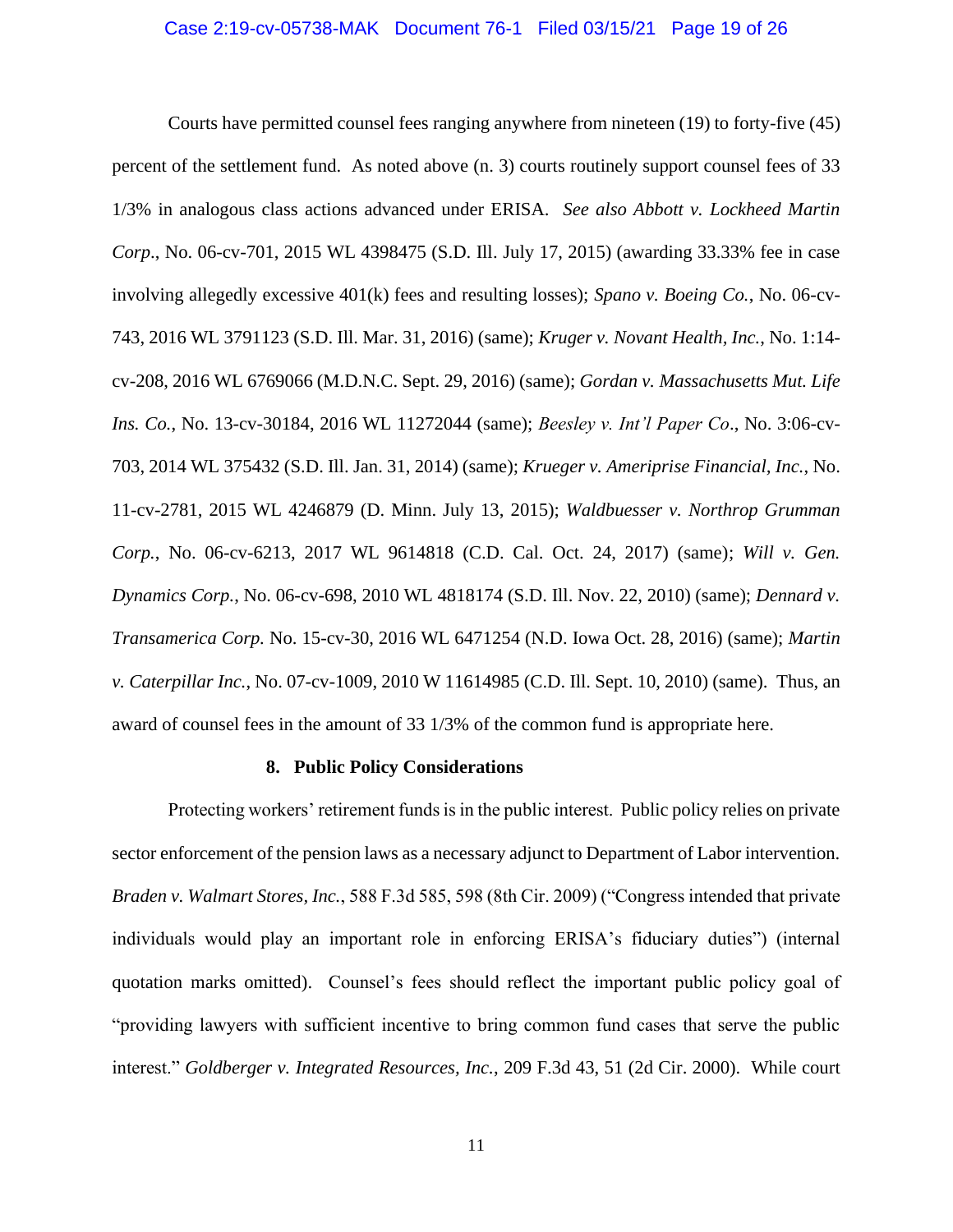## Case 2:19-cv-05738-MAK Document 76-1 Filed 03/15/21 Page 20 of 26

awarded fees must be reasonable, setting fees too low or randomly will create insufficient incentive to bringing large class action cases. *See In re Veeco Instruments Inc. Sec. Litig.*, No. 05 MDL 01695, 2007 WL 4115808, at \*3 (S.D.N.Y. Nov. 7, 2007) (citing *Goldberger*, 209 F.3d at 51). Courts must scrutinize the unique circumstances of each case with "a jealous regard to the rights of those who are interested in the fund," but also provide incentives to bring these cases in the future. *Goldberger*, 209 F.3d at 53.

# **C. The Requested Fees and Expenses Are Fair and Reasonable Under A Lodestar Cross-Check**

While not required, the Third Circuit recommends district courts applying the percentage of the fund method conduct a lodestar cross-check on the reasonableness of the fee award. *See In re Cendant Corp. Sec. Litig.*, 404 F.3d 173, 183 n.4 (3d Cir. 2005) (district court's percentage-ofrecovery award affirmed even though district court did not conduct lodestar cross-check). The Third Circuit has warned the lodestar cross-check "does not trump the primary reliance on the percentage of the common fund method." *In re Rite Aid*, 396 F.3d at 307. The lodestar crosscheck "need entail neither mathematical precision nor bean counting," and the "resulting multiplier need not fall within any pre-defined range, provided that the District Court's analysis justifies the award." *Id.* "The district courts may rely on summaries submitted by the attorneys and need not review actual billing records." *In re Rite Aid*, 396 F.3d at 306-07.<sup>4</sup> When there are no objections to lodestar calculations, "a fullblown lodestar analysis is an unnecessary and inefficient use of judicial resources." *Dewey v. Volkswagen of America*, 728 F.Supp.2d 546, 592 (D.N.J. 2010).

<sup>&</sup>lt;sup>4</sup> Plaintiffs note the Preliminary Approval Order stated Class Counsel's fee request should be submitted "with supporting billing records." *Id.* at  $\P$  20. Plaintiffs have indicated "Details and material supporting the time records and expenses referenced in [the Gyandoh] declaration are available upon the request of the Court," Gyandoh Decl., ¶ 55, if the Court deems it necessary after review of the instant memorandum.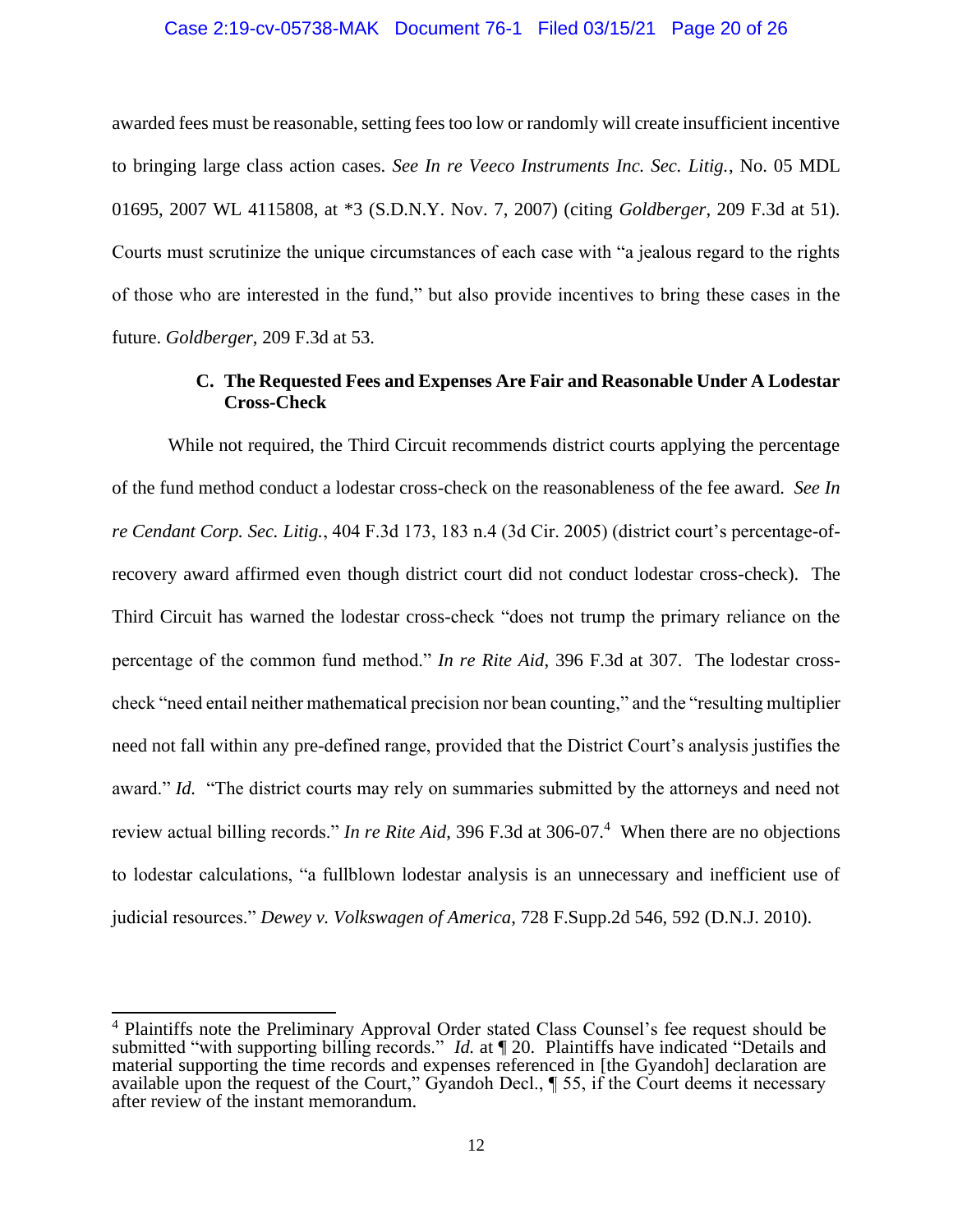## Case 2:19-cv-05738-MAK Document 76-1 Filed 03/15/21 Page 21 of 26

To calculate attorneys' fees under the lodestar method, counsel's reasonable hours expended on the litigation are multiplied by counsel's reasonable rates. *See Pennsylvania v. Del Valley Citizens' Council for Clean Air*, 478 U.S. 546, 565 (1986). Class Counsel have expended more than 904 hours on this case. Gyandoh Decl., ¶ 52. The hours spent were reasonable and necessary to the prosecution of the litigation. The rates charged are consistent with those charged by other firms in the field of nationwide ERISA class action work and have been approved by courts in numerous cases. *Id*., ¶ 56. Moreover, the rates are reasonable in comparison to the firms that defend nationwide ERISA class action cases. *Id.*

The lodestar amount does not include time to prepare and attend the Fairness Hearing, and to continue to supervise the Settlement fund (including consulting with the Settlement Administrator, corresponding with Class Members, and communicating with opposing counsel, activities which will necessarily result in additional lodestar). Hourly rates vary appropriately between attorneys and paralegals depending on the position and experience. The rates are based on a reasonable hourly billing rate for such services given the geographical area, nature of the services provided, and the experience of the attorney. *Gunter*, 223 F.3d at 195. Considering the benefits of the Settlement, risks of continued litigation, and the experience of Class Counsel, the rates are reasonable. This calculation yields a lodestar of \$636,714.00 based only on the Class Counsel's time. Here, Class Counsel's lodestar yields a multiplier of 1.3, which is well within the range found reasonable in other analogous matters. "'Multiples ranging from one to four are frequently awarded in common fund cases when the lodestar method is applied.'" *In re Cendant Corp. PRIDES Litig*., 243 F.3d 722, 742 (3d Cir. 2001) (citing *In re Prudential*, 148 F.3d 283, 341 (3d Cir.1998) (quoting 3 Herbert Newberg & Alba Conte, Newberg on Class Actions, S 14.03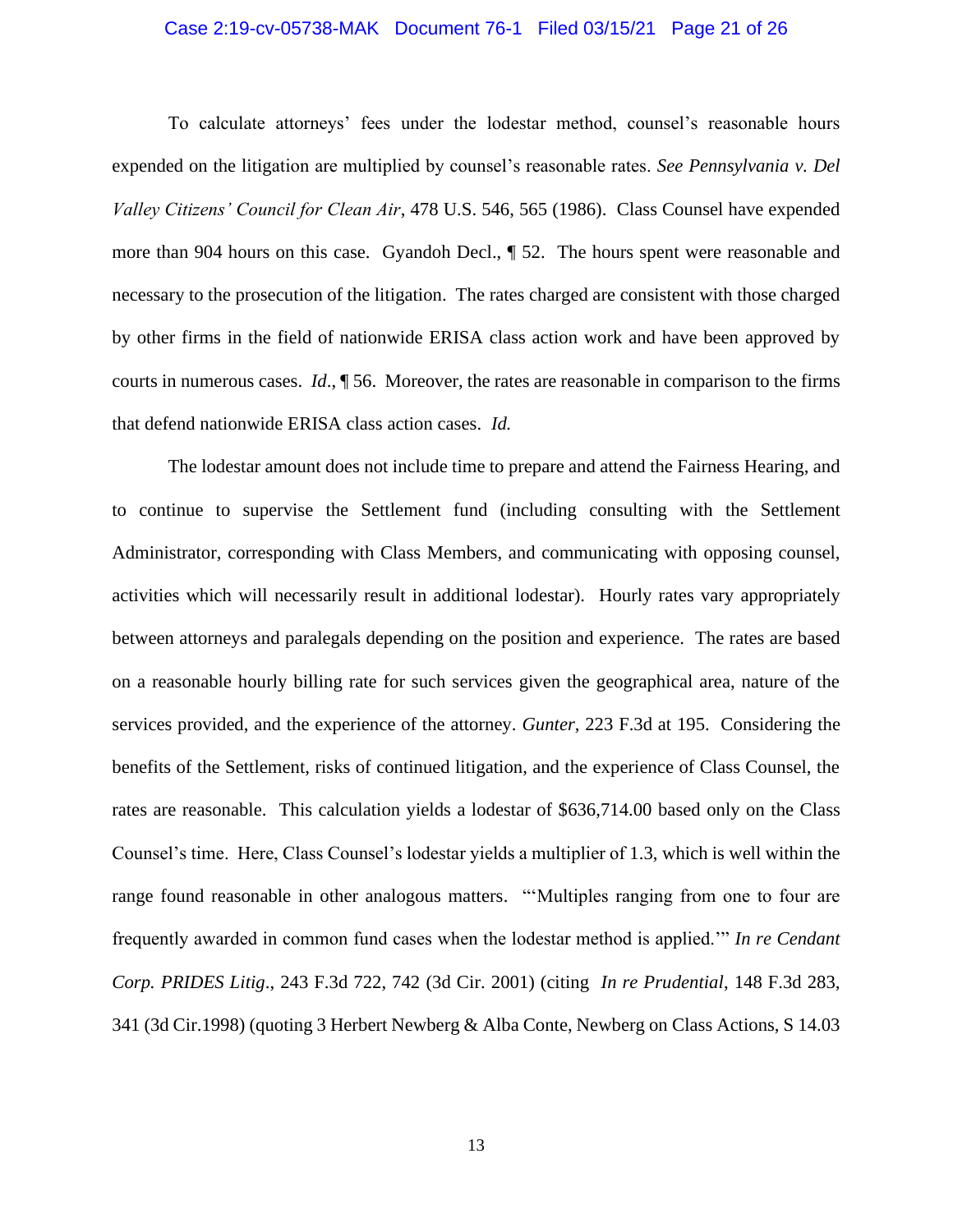## Case 2:19-cv-05738-MAK Document 76-1 Filed 03/15/21 Page 22 of 26

at 14–5 (3d ed.1992)). Accordingly, the lodestar crosscheck confirms an award of 33 and 1/3 percent is fair and reasonable.

## **D. Plaintiffs' Counsel's Expenses Should Be Reimbursed**

Class Counsel should also be reimbursed the \$13,745.77 in litigation expenses they advanced in prosecuting this case under FED. R. CIV. P. 23(h); *see also Safety Components, Inc.*, 166 F. Supp.2d at 108 ("Counsel for a class action is entitled to reimbursement of expenses that were adequately documented and reasonably and appropriately incurred in the prosecution of the class action.") (citing *Abrams v. Lightolier, Inc.*, 50 F.3d 1204, 1225 (3d Cir. 1995)). As a leading treatise states:

> An attorney who creates or preserves a common fund by judgment or settlement for the benefit of a class is entitled to receive reimbursement of reasonable fees and expenses involved. The equitable principle that all reasonable expenses incurred in the creation of a fund for the benefit of a class are reimbursable proportionately by those who accept benefits from the fund authorizes reimbursement of full reasonable litigation expenses as costs of the suit in contrast to the more narrowly defined rules of taxable costs of suit under Fed. R Civ. P.  $54$  (d). . . . The prevailing view is that expenses are awarded in addition to the fee percentage.

Alba Conte, 1 *Attorney Fee Awards* § 2:19 (3d ed.); *see also Sprague v. Ticonic*, 307 U.S. 161, 166-67 (1939) (recognizing a federal court's equity power to award costs from a common fund); *Camden I Condo. Ass'n v. Dunkle*, 946 F.2d 768, 771 (11th Cir. 1991) ("In accordance with the well-established common fund exception to the American Rule, . . . class counsel. . . are entitled to an award of their . . . expenses out of the fund that has been created for the class by their efforts").

Counsel in common fund cases may recover those expenses that would normally be charged to a fee-paying client. *Harris v. Marhoefer*, 24 F.3d 16, 19 (9th Cir. 1994) ("Harris may recover as part of the award of attorney's fees those out-of-pocket expenses that 'would normally be charged to a fee paying client."'). These costs and expenses "include such things as expert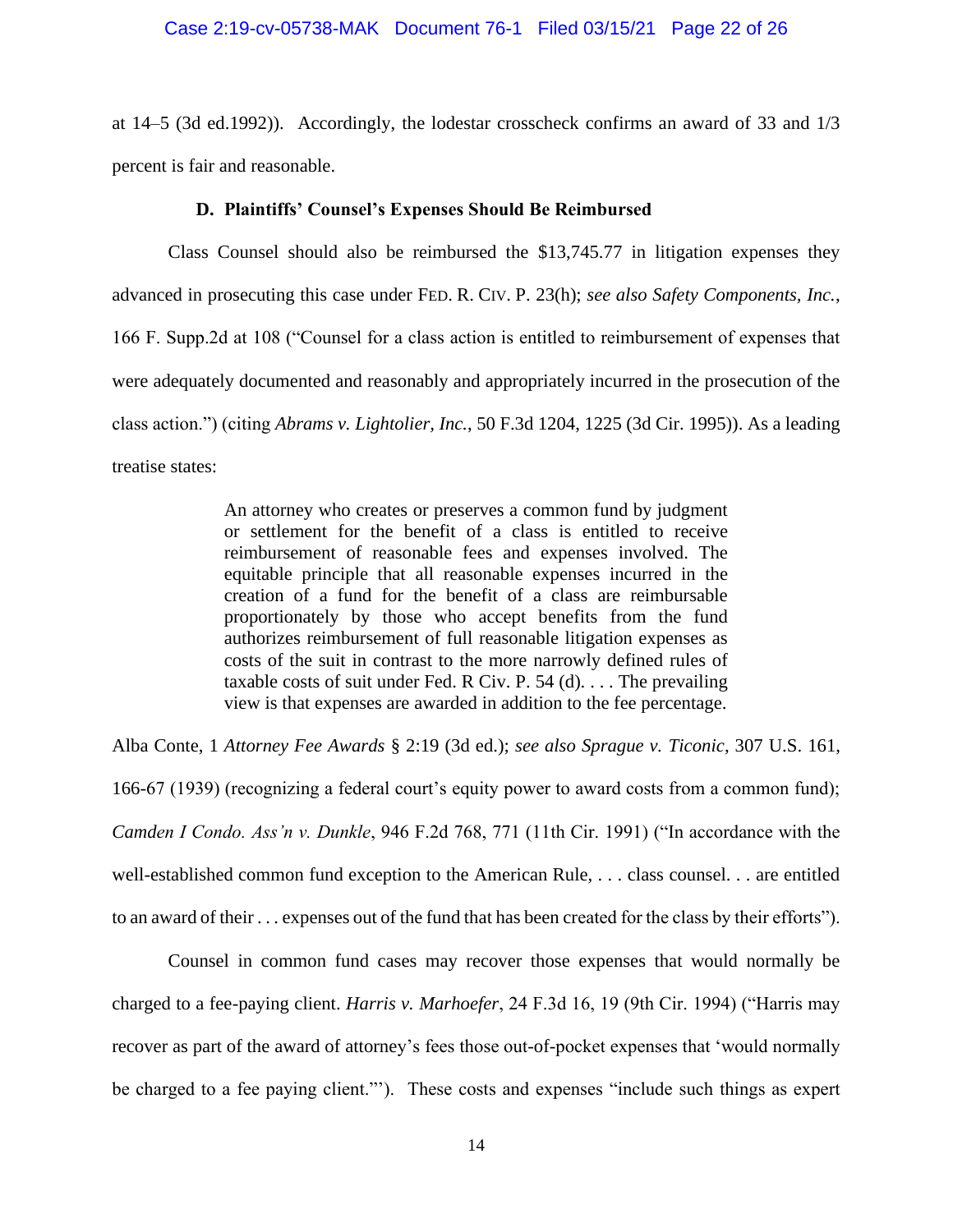## Case 2:19-cv-05738-MAK Document 76-1 Filed 03/15/21 Page 23 of 26

witness costs, mediation costs, computerized research, court records, travel expenses, and copy, telephone, and facsimile expenses." *Krueger*, 2015 WL 4246879 at \*3 (citing FED. R. CIV. P. 23); *Boeing*, 444 U.S. at 478; *Abrams*, 50 F.3d at 1225; *Cullen v. Whitman Medical Corp.*, 197 F.R.D. 136, 151 (E.D. Pa. 2000).

Plaintiffs' counsel incurred expenses of \$13,745.77 including costs related to filing fees and legal research. Gyandoh Decl., at ¶ 50. Counsel brought this case without guarantee of reimbursement or recovery, so they had a strong incentive to keep costs to a reasonable level, and they did so. *Krueger*, 2015 WL 4246879 at \*3 (citing *In re Marsh ERISA Litig.*, 265 F.R.D. 128, 150 (S.D.N.Y. 2010)) (recognizing counsel with contingent fee agreement has a "strong incentive to keep expenses at a reasonable level"). The expenses are reasonable and should be rewarded. *See, e.g., Cendant PRIDES*, 243 F.3d at 732 n. 12 (quoting the 1985 Task Force Report) ("common-fund doctrine [...] allows a person who maintains a lawsuit that results in the creation, preservation, or increase of a fund in which others have a common interest, to be reimbursed from that fund for litigation expense incurred"); *see also AT&T*, 455 F.3d 160, 172 n. 8 (3d Cir. 2006) ("[e]xpenses are generally considered and reimbursed separately from attorneys' fees").

#### **E. The Case Contribution Awards Are Reasonable**

Plaintiffs request Class Representatives Pinnell, Fernandez, and Perrilloux be granted a Case Contribution Award in compensation for the time and effort they expended in successfully prosecuting this case to a successful resolution. Such awards acknowledge representative plaintiffs' hard work and sacrifices in support of the class, as well as their promotion of the public interest. "Courts often grant services awards to named plaintiffs in class action suits to promote the public policy of encouraging individuals to undertake the responsibility of representative lawsuits." *Caligiuri v. Symantec Corp.*, 855 F.3d 860, 867 (8th Cir. 2017).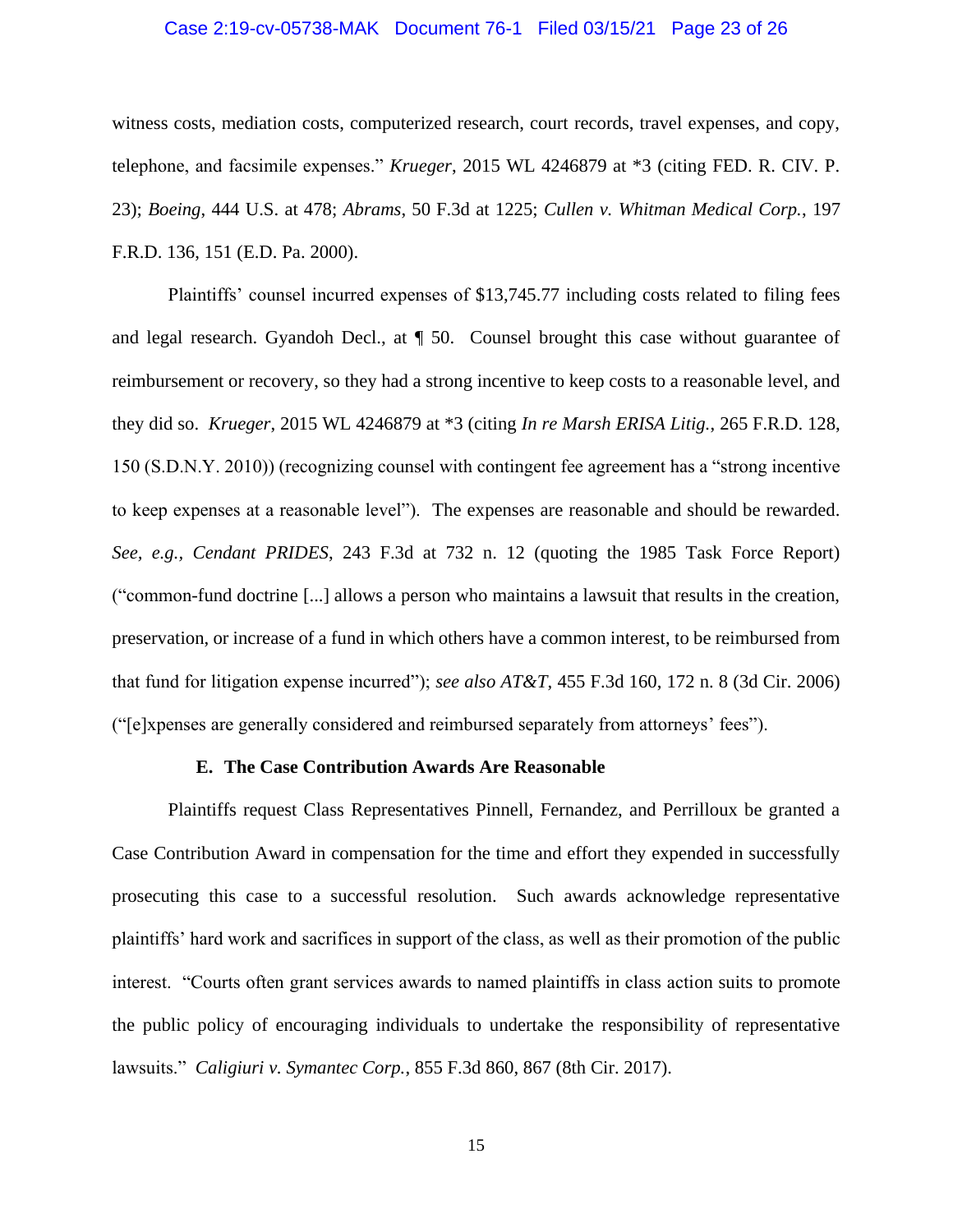## Case 2:19-cv-05738-MAK Document 76-1 Filed 03/15/21 Page 24 of 26

Here, Plaintiffs seek award of \$15,000 for each class representative, amounts that are welldeserved. Each of the Class Representatives have been closely involved in this litigation since its inception. They provided documents, reviewed the Complaint and Amended Complaint, and monitored Class Counsel and the progress of the litigation, including discussions about the terms of the Settlement. Gyandoh Decl., ¶ 61. Each of the Named Plaintiffs have submitted declarations in support of their requests for case contribution awards. The declarations are attached to the Gyandoh Declaration as Exhibits 3 (Pinnell Declaration), 4 (Fernandez Declaration), and 5 (Perrilloux Declaration).

The total award for the three class representatives represents less than two percent of the total Settlement Fund. Substantially larger awards have been approved as well within the ranges typically awarded in comparable cases. *See, e.g., Tussey v. ABB, Inc.*, 2012 WL 1113291, at \*21 (W.D. Mo. Nov. 2, 2012) (awarding \$25,000 to each class representative in ERISA 401(k) fee class action); *Mayer v. Driver Solutions, Inc.*, 2012 WL 3578856, at \*5 (E.D. Pa. Aug. 17, 2012) (approved \$15,000 award for class representative); *Bernhard v. TD Bank, N.A.*, 2009 WL 3233541, at \*2 (D.N.J. 2009) ("[C]ourts routinely approve incentive awards to compensate named plaintiffs for services they provided and the risks they incurred during the course of the class action litigation.") (quoting *Cullen*, 197 F.R.D. at 145); *Cook v. Niedert*, 142 F.3d 1004, 1016 (7th Cir. 1998) (upheld \$25,000 award to class representative); *Beesley v. International Paper*, 2014 WL 375432, at \*4 (\$25,000 awarded to each of the three named plaintiffs).

## **III. CONCLUSION**

For the reasons set forth above and in the supporting declarations and exhibits filed in support of this motion, Plaintiffs request the Court approve Class Counsel's request for attorneys' fees and expenses, and grant the requests for a case contribution award.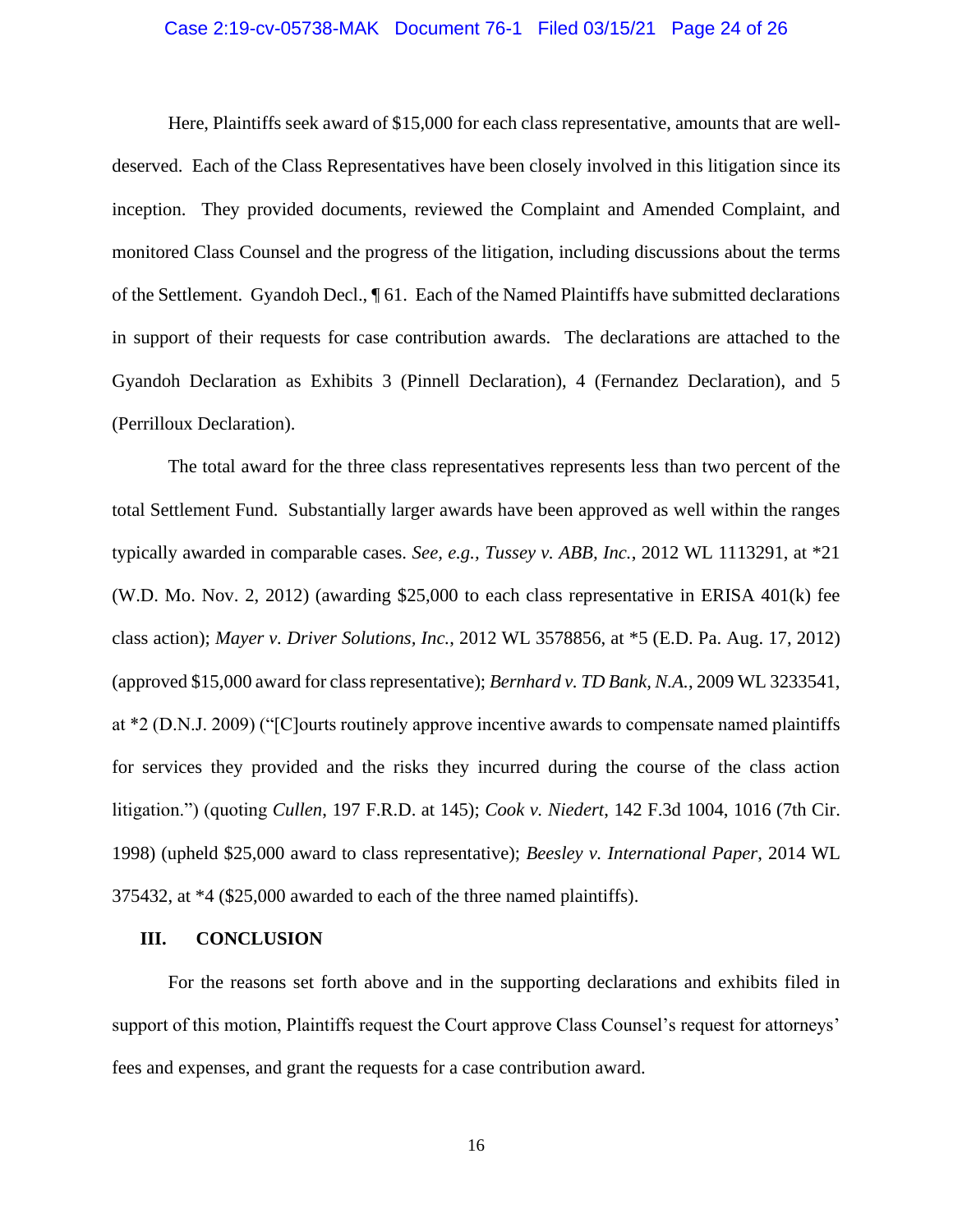DATED: March 15, 2021 Respectfully submitted,

*/s/ Mark K. Gyandoh* Mark K. Gyandoh, Esquire Donald R. Reavey, Esquire Gabrielle Kelerchian **CAPOZZI ADLER, P.C.** 312 Old Lancaster Road Merion Station, PA 19066 Telephone: (717) 233-4101 Facsimile: (717) 233-4103

*Class Counsel*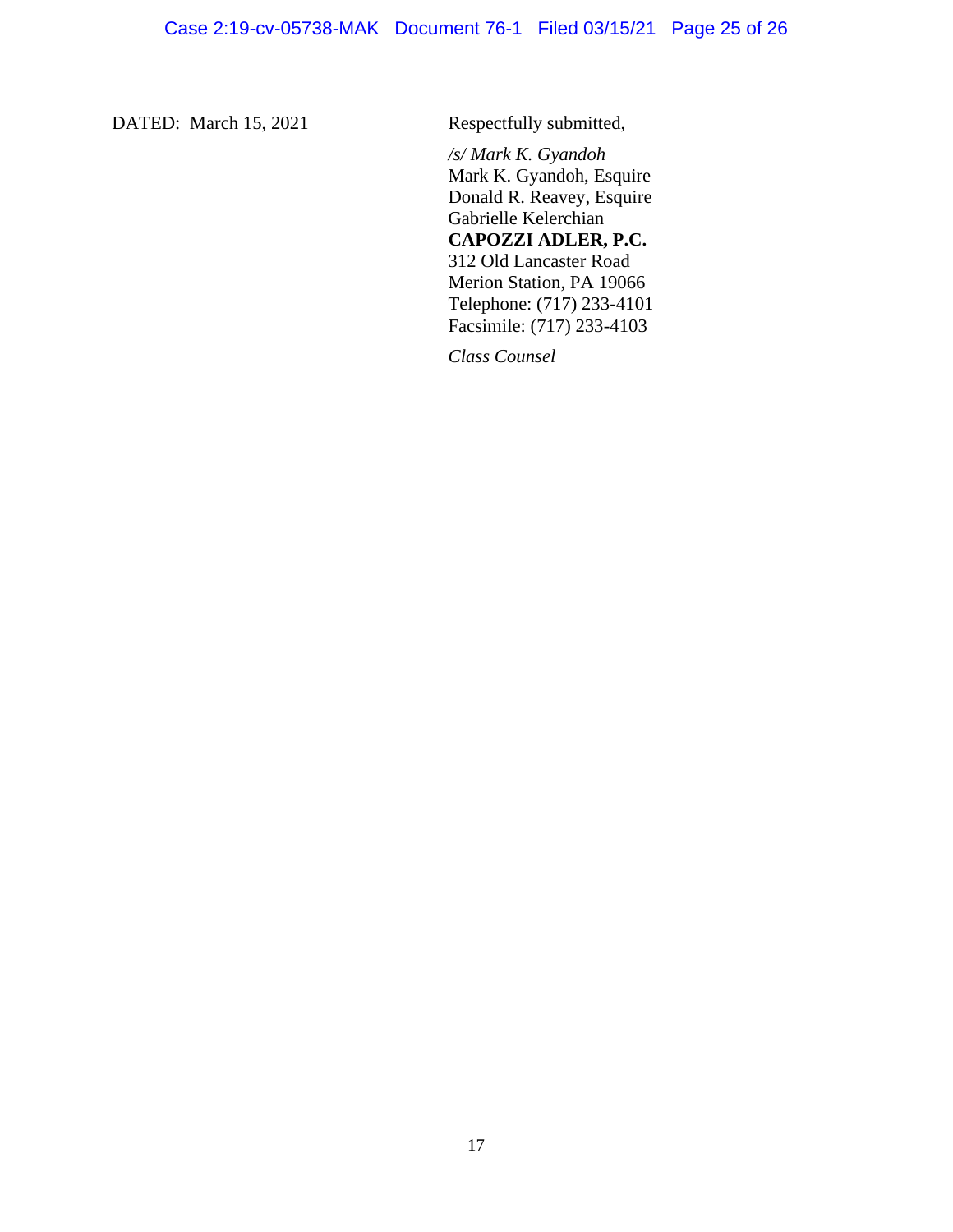# **CERTIFICATE OF SERVICE**

I certify that, on March 15, 2021, I caused the foregoing to be filed with the Clerk of the

Court via the CM/ECF system, which will deliver notification of filing to all counsel of record.

*/s/ Mark K. Gyandoh* Mark K. Gyandoh, Esquire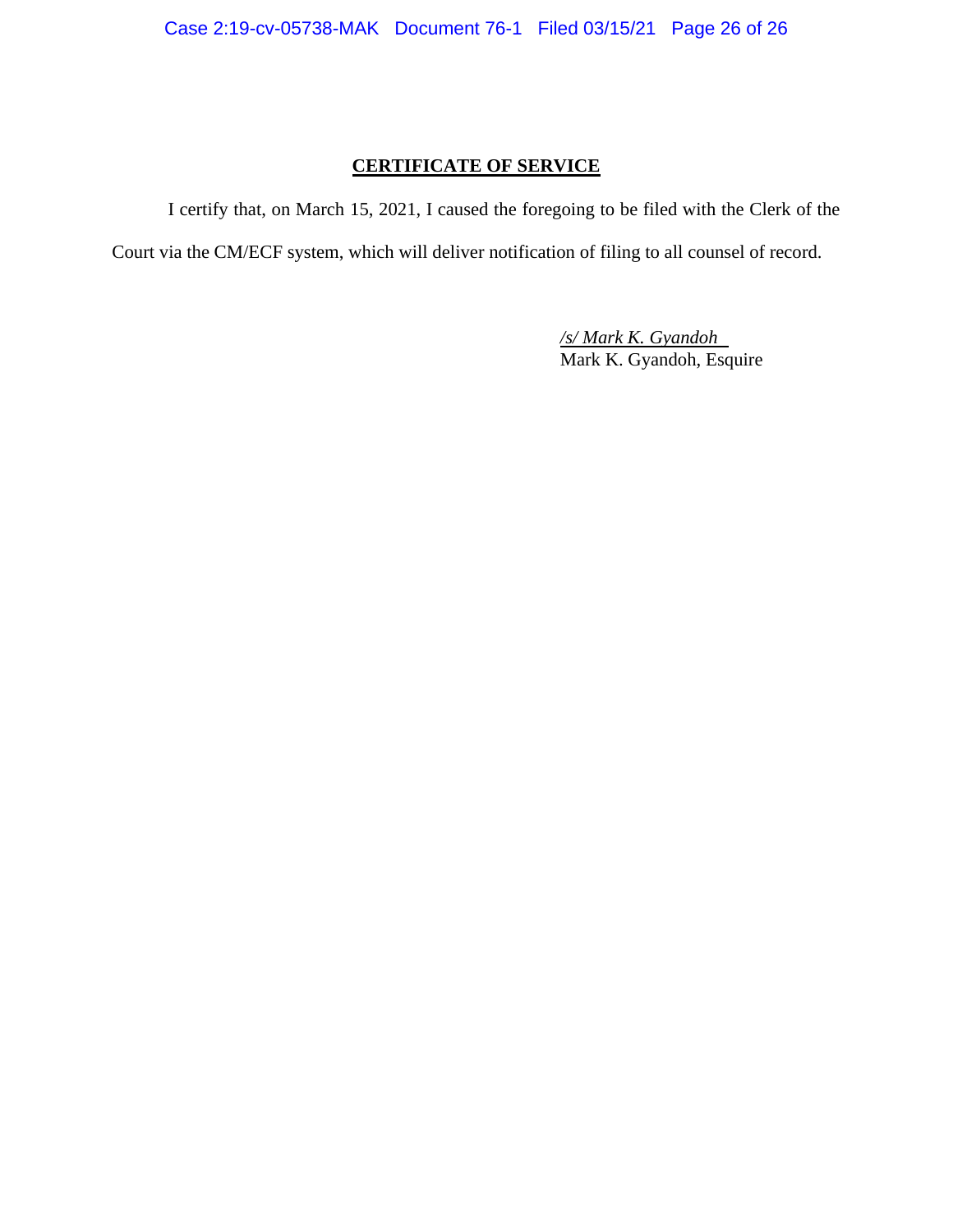# **UNITED STATES DISTRICT COURT EASTERN DISTRICT OF PENNSYLVANIA**

| <b>JERRY PINNELL, JEREMY FERNANDEZ)</b><br>AND SHANE PERRILLOUX, individually)<br>and on behalf of all others similarly situated, )                                                                  |                                               |
|------------------------------------------------------------------------------------------------------------------------------------------------------------------------------------------------------|-----------------------------------------------|
| Plaintiffs,                                                                                                                                                                                          | <b>CIVIL ACTION NO.:</b><br>2:19-CV-05738-MAK |
| V.                                                                                                                                                                                                   |                                               |
| TEVA PHARMACEUTICALS USA, INC.,<br><b>BOARD OF DIRECTORS OF TEVA</b><br>PHARMACEUTICALS USA, INC., TEVA<br>PHARMACEUTICALS USA, INC.<br><b>INVESTMENT COMMITTEE, and JOHN</b><br>AND JANE DOES 1-30. |                                               |
| Defendants.                                                                                                                                                                                          |                                               |

# **[PROPOSED] ORDER AWARDING PLAINTIFFS' COUNSEL ATTORNEYS' FEES AND REIMBURSEMENT OF EXPENSES AND PLAINTIFFS' CASE CONTRIBUTION AWARDS**

This matter having come before the Court on \_\_\_\_\_\_, on the application of Class Counsel for an award of attorneys' fees and reimbursement of expenses incurred in the Action and for Case Contribution Awards for the Named Plaintiffs, having considered all papers filed and proceedings conducted herein, having found the settlement for this Action to be fair, reasonable and adequate and otherwise being fully informed in the premises and good cause appearing therefore:

# **IT IS HEREBY ORDERED AND ADJUDGED:**

1. All of the capitalized terms used herein shall have the same meanings as set forth in the Settlement Agreement and Release ("Settlement Agreement") dated November 18, 2020 and filed with the Court.

2. This Court has jurisdiction over the subject matter of this application and all matters relating thereto, including all members of the Settlement Class.